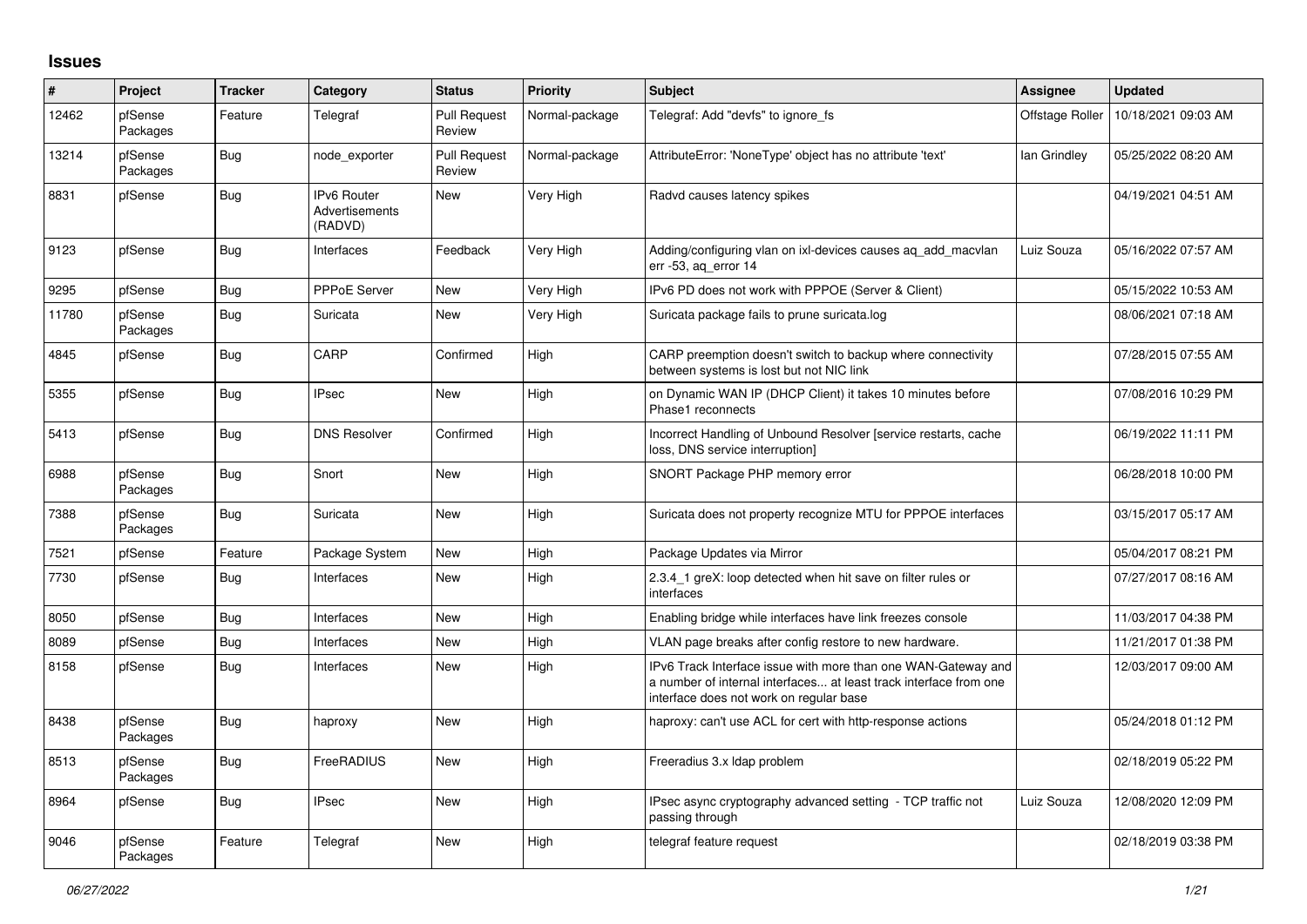| #     | Project             | <b>Tracker</b> | Category                    | <b>Status</b> | <b>Priority</b> | <b>Subject</b>                                                                                            | <b>Assignee</b>       | <b>Updated</b>      |
|-------|---------------------|----------------|-----------------------------|---------------|-----------------|-----------------------------------------------------------------------------------------------------------|-----------------------|---------------------|
| 9136  | pfSense             | Bug            | DHCP (IPv6)                 | <b>New</b>    | High            | IPv6 Tracking Interfaces Lose IPv6 Address in Certain Cases                                               |                       | 04/21/2022 12:39 PM |
| 9724  | pfSense<br>Packages | Bug            | pfBlockerNG                 | <b>New</b>    | High            | pfblockerng-firewall-filter-service-will-not-start                                                        |                       | 09/05/2019 06:32 AM |
| 10252 | pfSense<br>Packages | Bug            | pfBlockerNG                 | New           | High            | pfblockerng-devel                                                                                         |                       | 02/11/2020 05:18 PM |
| 10760 | pfSense<br>Packages | <b>Bug</b>     | <b>BIND</b>                 | New           | High            | pfSense BIND 9.14.12 server terminates due to assertion failure                                           |                       | 07/11/2020 04:53 PM |
| 11135 | pfSense<br>Packages | Bug            | haproxy                     | Feedback      | High            | HAproxy OCSP reponse crontab bug                                                                          | Viktor Gurov          | 09/10/2021 11:51 AM |
| 11158 | pfSense<br>Packages | Bug            | <b>FRR</b>                  | <b>New</b>    | High            | <b>FRR Prefix Lists</b>                                                                                   |                       | 12/30/2020 04:55 PM |
| 11534 | pfSense<br>Packages | Regression     | FreeRADIUS                  | <b>New</b>    | High            | FreeRADIUS EAP anonymous connection forbidden out-of-tunnel                                               |                       | 07/14/2021 02:32 AM |
| 11563 | pfSense<br>Packages | Bug            | <b>BIND</b>                 | <b>New</b>    | High            | BIND GUI writes TXT records > 255 characters                                                              |                       | 02/27/2021 07:11 AM |
| 11572 | pfSense<br>Packages | Bug            | pfBlockerNG                 | <b>New</b>    | High            | Auto created firewall rules have IPv4 as protocol only - even for<br>IPv6 lists.                          |                       | 06/25/2022 10:59 AM |
| 11936 | pfSense<br>Packages | Bug            | <b>FRR</b>                  | Incomplete    | High            | FRR does not connect BGP when using password                                                              |                       | 05/19/2021 08:12 AM |
| 11992 | pfSense             | Bug            | <b>Virtual IP Addresses</b> | Confirmed     | High            | GRE Tunnel - Does not work with a virtual IP as endpoint                                                  |                       | 06/04/2021 01:16 AM |
| 12160 | pfSense<br>Packages | Regression     | syslog-ng                   | Feedback      | High            | An invalid configuration is generated when choosing TLS as the<br>default protocol                        | Jim Pingle            | 07/23/2021 03:27 PM |
| 12354 | pfSense<br>Packages | Todo           | haproxy                     | Feedback      | High            | Update haproxy-devel to mitigate CVE-2021-40346                                                           | Viktor Gurov          | 05/12/2022 08:50 AM |
| 12520 | pfSense<br>Packages | Feature        | Squid                       | <b>New</b>    | High            | [Squid] - Allow or Deny Mappings from IP/Host/GeoIP sources                                               |                       | 11/12/2021 02:13 PM |
| 12607 | pfSense Plus        | <b>Bug</b>     | Hardware / Drivers          | New           | High            | Instability with Snort Inline with AWS Instances                                                          |                       | 01/10/2022 09:03 PM |
| 12608 | pfSense<br>Packages | <b>Bug</b>     | WireGuard                   | <b>New</b>    | High            | WireGuard tunnels monitored by dpinger causing system to stop<br>routing completely in certain situations | Christian<br>McDonald | 12/16/2021 03:14 PM |
| 12632 | pfSense             | Bug            | Gateways                    | New           | High            | Assigning a /30 WAN IP address at the console does not save the<br>gateway correctly                      |                       | 05/17/2022 02:28 PM |
| 12732 | pfSense<br>Packages | Bug            | squidguard                  | New           | High            | Squid https filtering squidguard acl target list - erratic behaviour                                      |                       | 01/26/2022 09:11 AM |
| 12746 | pfSense             | Feature        | Interfaces                  | New           | High            | <b>IPoE</b> feature for WAN interface                                                                     |                       | 02/01/2022 01:42 AM |
| 12853 | pfSense             | <b>Bug</b>     | <b>NAT Reflection</b>       | Feedback      | High            | Network Address Translation - Pure NAT pfsense freeze after<br>reboot                                     |                       | 02/22/2022 08:40 AM |
| 12932 | pfSense<br>Packages | Feature        | pfBlockerNG                 | <b>New</b>    | High            | pfblockerng per user whitelist                                                                            |                       | 03/11/2022 11:08 AM |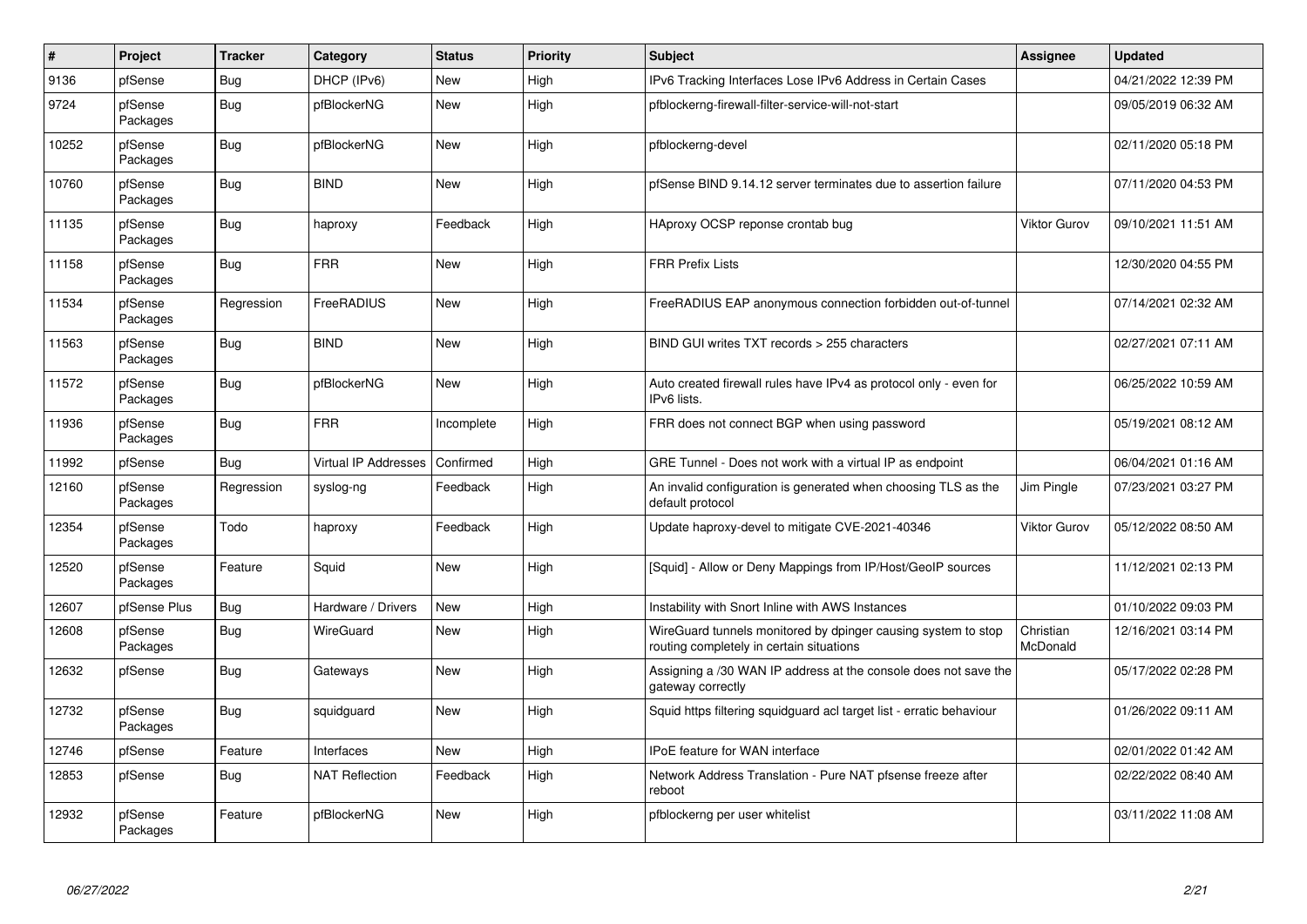| #     | Project             | <b>Tracker</b> | Category                     | <b>Status</b>                 | <b>Priority</b> | <b>Subject</b>                                                                                  | Assignee              | <b>Updated</b>      |
|-------|---------------------|----------------|------------------------------|-------------------------------|-----------------|-------------------------------------------------------------------------------------------------|-----------------------|---------------------|
| 12979 | pfSense<br>Packages | <b>Bug</b>     | Snort                        | <b>Pull Request</b><br>Review | High            | Snort Rules Update Process Using Deprecated FreeBSD<br><b>Subdirectory Name</b>                 | <b>Bill Meeks</b>     | 03/24/2022 09:02 AM |
| 13179 | pfSense<br>Packages | Feature        | pfBlockerNG                  | New                           | High            | Search based on CIDR                                                                            |                       | 05/17/2022 09:45 AM |
| 13180 | pfSense<br>Packages | <b>Bug</b>     | pfBlockerNG                  | New                           | High            | High CPU Utilization with pfb_filter <sup>[]</sup> since PfBlockerNG update to<br>devel 3.1.0 4 |                       | 06/14/2022 08:00 AM |
| 13183 | pfSense Plus        | Regression     | Dashboard                    | Feedback                      | High            | ZFS module is loaded on systems without ZFS                                                     | Christian<br>McDonald | 05/23/2022 10:11 AM |
| 13227 | pfSense             | Feature        | <b>IPsec</b>                 | New                           | High            | Enable IPSec Virtual IP Pool assignment by Radius for Mobile<br>Users - SIMPLE FIX              |                       | 05/27/2022 10:15 AM |
| 13307 | pfSense             | <b>Bug</b>     | PPP Interfaces               | New                           | High            | PPP interface custom reset date/time Hour and Minute fields do<br>not properly handle "0" value |                       | 06/27/2022 11:20 AM |
| 32    | pfSense             | Todo           | User Manager /<br>Privileges | New                           | Normal          | PPPoE Server users integration with user manager                                                |                       | 02/06/2016 04:53 AM |
| 33    | pfSense             | Todo           | User Manager /<br>Privileges | New                           | Normal          | L2TP users integration with user manager                                                        |                       | 02/06/2016 04:53 AM |
| 96    | pfSense             | Feature        | Rules / NAT                  | New                           | Normal          | Add "All local networks" to source and destination drop down<br>boxen in firewall rules         |                       | 02/06/2016 04:53 AM |
| 228   | pfSense             | Feature        | Multi-WAN                    | <b>New</b>                    | Normal          | Multi-WAN support with same gateway on multiple WANs                                            |                       | 04/11/2015 01:10 AM |
| 286   | pfSense             | Feature        | Backup / Restore             | New                           | Normal          | Backup/restore users individually                                                               |                       | 01/09/2021 03:48 PM |
| 336   | pfSense             | Feature        | LAGG Interfaces              | New                           | Normal          | Option to create lagg under assign interfaces                                                   |                       | 08/21/2019 11:16 AM |
| 371   | pfSense             | Feature        | Rules / NAT                  | New                           | Normal          | Allow moving of bogon and RFC 1918 rules                                                        |                       | 02/06/2016 04:53 AM |
| 385   | pfSense             | Feature        | Captive Portal               | New                           | Normal          | Reverse captive portal                                                                          |                       | 08/13/2019 12:23 PM |
| 521   | pfSense             | Feature        | User Manager /<br>Privileges | New                           | Normal          | Group manager Assigned Permissions                                                              |                       | 04/18/2010 02:59 PM |
| 701   | pfSense             | Feature        | Rules / NAT                  | New                           | Normal          | Interface groups with NAT                                                                       |                       | 05/11/2018 10:12 PM |
| 746   | pfSense             | Feature        | Rules / NAT                  | New                           | Normal          | Add interface group to source/dest drop downs                                                   |                       | 07/19/2010 05:10 PM |
| 753   | pfSense             | Feature        | <b>OpenVPN</b>               | New                           | Normal          | Add OpenVPN foreign option support                                                              |                       | 09/02/2019 10:38 AM |
| 790   | pfSense             | Feature        | <b>Operating System</b>      | New                           | Normal          | Advanced options for dnsclient (resolv.conf)                                                    |                       | 04/21/2022 12:39 PM |
| 855   | pfSense             | Feature        | Multi-WAN                    | New                           | Normal          | Ability to selectively kill states on gateways recovery                                         |                       | 03/11/2022 08:30 AM |
| 946   | pfSense             | Feature        | <b>IPsec</b>                 | New                           | Normal          | Allow aliases to be used to define IPsec phase 2 networks                                       |                       | 04/21/2022 12:39 PM |
| 986   | pfSense             | Feature        | Web Interface                | New                           | Normal          | Dynamic states view                                                                             |                       | 02/06/2016 04:58 AM |
| 1136  | pfSense             | Feature        | Rules / NAT                  | New                           | Normal          | Add logic to automatically avoid route-to for static route networks                             |                       | 10/09/2018 05:11 AM |
| 1186  | pfSense             | Bug            | <b>RRD Graphs</b>            | Confirmed                     | Normal          | When in pure routing mode the rrd graphs are blank                                              |                       | 09/16/2015 04:31 PM |
| 1257  | pfSense             | Feature        | Certificates                 | <b>Pull Request</b><br>Review | Normal          | Handle encypted CA/Certificate private keys                                                     |                       | 10/12/2020 07:12 AM |
| 1268  | pfSense             | Feature        | Certificates                 | New                           | Normal          | Allow mass renewing of certs                                                                    |                       | 11/01/2019 03:17 PM |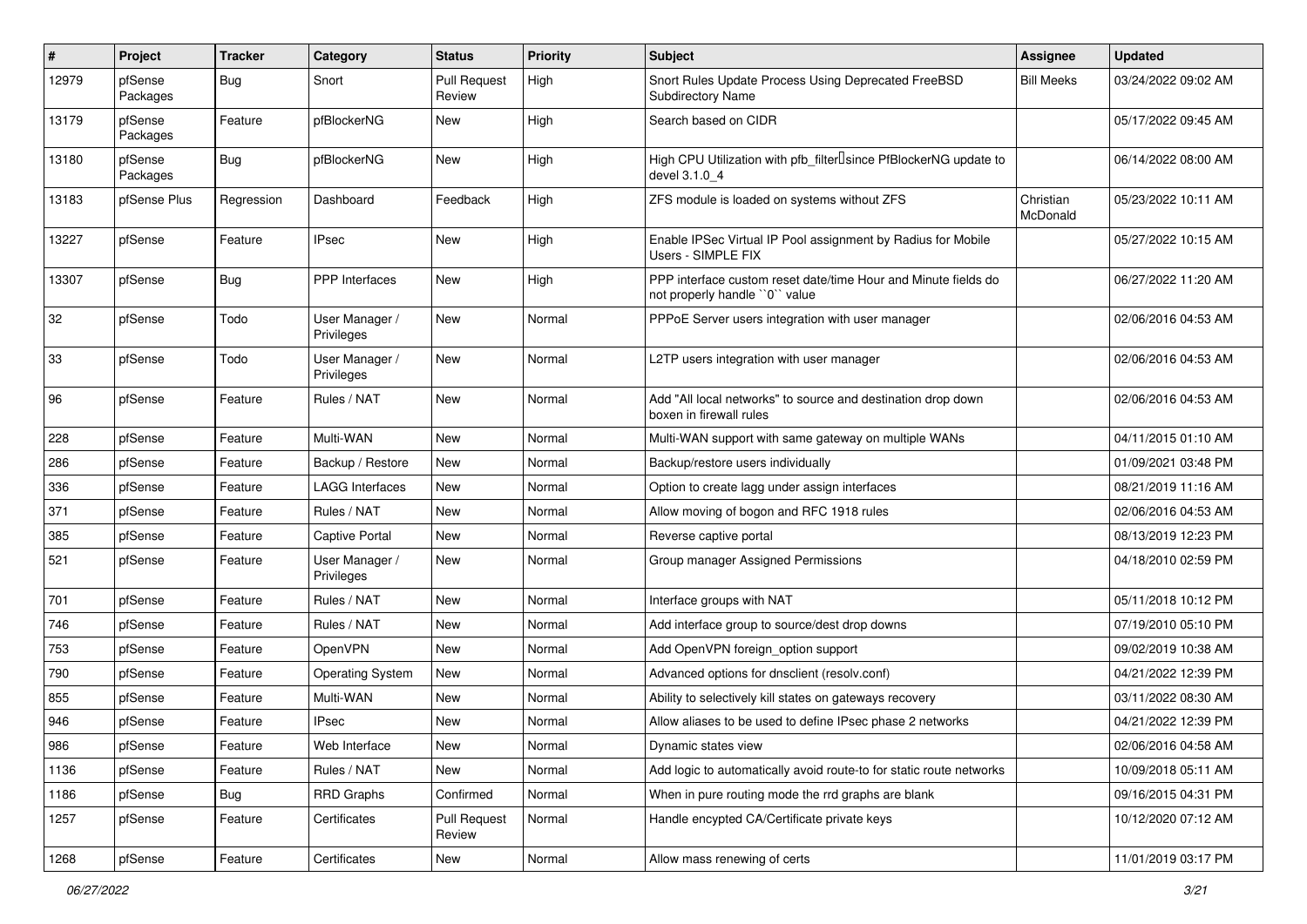| ∦    | Project             | <b>Tracker</b> | Category                            | <b>Status</b> | <b>Priority</b> | Subject                                                                                                 | <b>Assignee</b>   | <b>Updated</b>      |
|------|---------------------|----------------|-------------------------------------|---------------|-----------------|---------------------------------------------------------------------------------------------------------|-------------------|---------------------|
| 1307 | pfSense             | Feature        | Web Interface                       | New           | Normal          | Request: Option To Resolve Addresses in State Table Summary                                             |                   | 02/06/2016 04:58 AM |
| 1337 | pfSense             | Feature        | Interfaces                          | Assigned      | Normal          | VLANs with different MAC address than parent interface                                                  |                   | 04/21/2022 12:39 PM |
| 1367 | pfSense             | Feature        | Backup / Restore                    | New           | Normal          | Input validation on partial config restores                                                             |                   | 03/21/2011 01:16 AM |
| 1388 | pfSense             | Feature        | Multi-WAN                           | New           | Normal          | 3G outbound failover connection with auto dial-up and hang-up                                           |                   | 08/21/2019 11:27 AM |
| 1434 | pfSense             | Feature        | OpenVPN                             | New           | Normal          | Radius Accounting in OpenVPN                                                                            |                   | 05/04/2013 03:06 PM |
| 1506 | pfSense             | Feature        | Notifications                       | New           | Normal          | Notifications should spool                                                                              |                   | 05/05/2011 12:58 PM |
| 1521 | pfSense             | Todo           | Routing                             | New           | Normal          | Investigate FreeBSD route metric support for future versions                                            |                   | 05/12/2011 11:28 AM |
| 1574 | pfSense             | Feature        | User Manager /<br>Privileges        | New           | Normal          | Password quality enforcment.                                                                            |                   | 02/06/2016 04:15 AM |
| 1620 | pfSense<br>Packages | <b>Bug</b>     | Squid                               | New           | Normal          | Can't use transparent proxy when using bridge.                                                          |                   | 10/07/2021 04:19 AM |
| 1656 | pfSense             | Feature        | <b>Diagnostics</b>                  | New           | Normal          | Teach pfctl to kill states by port number                                                               |                   | 08/21/2019 09:55 AM |
| 1667 | pfSense             | <b>Bug</b>     | L <sub>2</sub> TP                   | New           | Normal          | L2TP server does not respond properly from a CARP VIP                                                   |                   | 12/11/2021 07:43 PM |
| 1675 | pfSense             | Bug            | Captive Portal                      | New           | Normal          | Captive portal logout problems with pop-up blockers.                                                    | Jared Dillard     | 03/28/2016 01:37 PM |
| 1683 | pfSense             | Feature        | Rules / NAT                         | New           | Normal          | PF scrub min-ttl option                                                                                 |                   | 09/23/2020 01:52 AM |
| 1813 | pfSense             | <b>Bug</b>     | Rules / NAT                         | Confirmed     | Normal          | Static routes on WAN interfaces overridden by route-to for<br>firewall-initiated traffic                |                   | 11/09/2016 02:06 PM |
| 1819 | pfSense             | <b>Bug</b>     | <b>DNS Resolver</b>                 | New           | Normal          | DNS Resolver Not Registering DHCP Server Specified Domain<br>Name                                       | Luiz Souza        | 04/28/2022 01:53 PM |
| 1826 | pfSense             | Feature        | PPPoE Server                        | New           | Normal          | PPPoE server IPv6 support                                                                               |                   | 03/25/2022 04:25 PM |
| 1831 | pfSense             | Feature        | Captive Portal                      | New           | Normal          | Captive portal IPv6 support                                                                             | Reid<br>Linnemann | 05/25/2022 07:57 AM |
| 1833 | pfSense             | Feature        | PPTP                                | New           | Normal          | PPTP type WAN IPv6 support                                                                              |                   | 08/20/2019 10:12 AM |
| 1848 | pfSense             | <b>Bug</b>     | <b>Traffic Shaper</b><br>(Limiters) | Confirmed     | Normal          | Limiters after policy routing has taken place do not behave<br>correctly                                |                   | 10/25/2014 09:18 PM |
| 1849 | pfSense             | <b>Bug</b>     | <b>Traffic Shaper</b><br>(ALTQ)     | New           | Normal          | Traffic shaper - By Queue view needs to show/use friendly<br>inerface names                             |                   | 01/10/2022 08:10 AM |
| 1883 | pfSense             | Feature        | <b>Traffic Shaper</b><br>(Limiters) | New           | Normal          | Diag > Limiter Info presentation enhancement                                                            |                   | 08/20/2019 03:46 PM |
| 1890 | pfSense             | <b>Bug</b>     | Translations                        | New           | Normal          | No gettext support in console scripts                                                                   |                   | 08/13/2019 12:24 PM |
| 1924 | pfSense             | Feature        | Captive Portal                      | New           | Normal          | Ability of CP's allowed IP addresses to use aliases                                                     |                   | 07/26/2018 04:28 AM |
| 1935 | pfSense             | Feature        | Rules / NAT                         | New           | Normal          | Allow rule with max-src-conn-* options to make conditional use of<br>"overload <virusprot>"</virusprot> |                   | 10/07/2011 09:31 AM |
| 1937 | pfSense             | Feature        | Rules / NAT                         | New           | Normal          | Support for rule groupings                                                                              |                   | 08/20/2019 12:42 PM |
| 1940 | pfSense             | Todo           | Logging                             | New           | Normal          | Integrate rSyslogd                                                                                      |                   | 07/06/2018 02:11 PM |
| 1947 | pfSense             | Feature        | Rules / NAT                         | New           | Normal          | Option to kill all states when creating a block rule                                                    |                   | 08/20/2019 01:09 PM |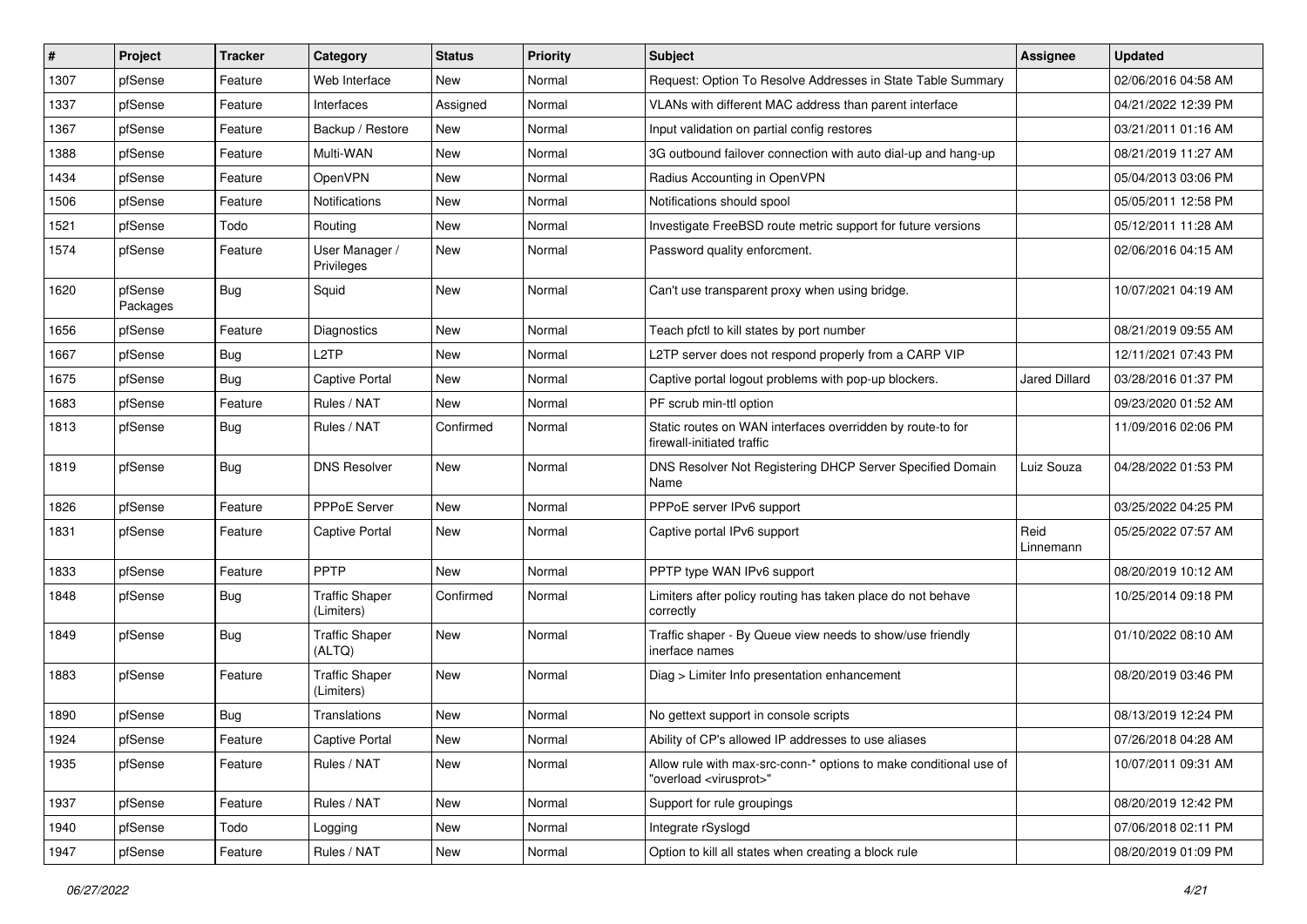| #    | Project | Tracker    | Category                        | <b>Status</b>                 | <b>Priority</b> | <b>Subject</b>                                                                    | <b>Assignee</b> | <b>Updated</b>                      |
|------|---------|------------|---------------------------------|-------------------------------|-----------------|-----------------------------------------------------------------------------------|-----------------|-------------------------------------|
| 1979 | pfSense | Feature    | Aliases / Tables                | New                           | Normal          | Add some default read-only system aliases                                         | Jim Pingle      | 08/21/2019 11:01 AM                 |
| 2024 | pfSense | Feature    | Package System                  | New                           | Normal          | RRD Graphs for packages                                                           |                 | 08/13/2019 12:24 PM                 |
| 2025 | pfSense | Feature    | Captive Portal                  | New                           | Normal          | Captive Portal: Easy accessible Logout page instead of Logout<br>pop-up window    |                 | 02/06/2016 04:59 AM                 |
| 2049 | pfSense | Feature    | Rules / NAT                     | New                           | Normal          | Show Auto Generated Rules and Use them to turn features on/off<br>when applicable |                 | 08/20/2019 03:37 PM                 |
| 2099 | pfSense | Todo       | CARP                            | New                           | Normal          | Remove "queue" from CARP traffic                                                  |                 | 01/19/2012 10:59 AM                 |
| 2117 | pfSense | Feature    | <b>Operating System</b>         | <b>New</b>                    | Normal          | 6RD support for ISPs like Swisscom                                                |                 | 08/22/2014 10:40 AM                 |
| 2138 | pfSense | <b>Bug</b> | <b>RRD Graphs</b>               | New                           | Normal          | RRD Wireless graph broken in BSS mode                                             |                 | 02/06/2016 04:59 AM                 |
| 2218 | pfSense | Feature    | CARP                            | New                           | Normal          | Ability to delay CARP master status at boot time                                  |                 | 03/03/2021 11:57 AM                 |
| 2276 | pfSense | Feature    | Certificates                    | New                           | Normal          | Remote CRL fetch support                                                          |                 | 02/06/2016 04:14 AM                 |
| 2308 | pfSense | <b>Bug</b> | <b>Traffic Shaper</b><br>(ALTQ) | New                           | Normal          | HFSC WebUI doesn't check for "Bandwidth" setting                                  |                 | 12/04/2012 07:12 PM                 |
| 2315 | pfSense | Feature    | <b>Traffic Shaper</b><br>(ALTQ) | New                           | Normal          | Traffic Shaper - Adaptive Bandwidth Management                                    |                 | 02/06/2016 05:07 AM                 |
| 2335 | pfSense | <b>Bug</b> | <b>Operating System</b>         | New                           | Normal          | <b>IGMPProxy and CARP Results in System Instability Upon Reboot</b>               |                 | 07/19/2014 10:25 PM                 |
| 2358 | pfSense | Feature    | Rules / NAT                     | New                           | Normal          | NAT64 Support                                                                     |                 | 04/16/2022 06:52 PM                 |
| 2367 | pfSense | Bug        | Rules / NAT                     | New                           | Normal          | display negate rules in firewall_rules.php and evaluate when<br>added             |                 | 05/07/2012 06:11 PM                 |
| 2386 | pfSense | Feature    | Interfaces                      | <b>Pull Request</b><br>Review | Normal          | Bridge member that is not an assigned interface                                   | Viktor Gurov    | 12/02/2020 06:01 AM                 |
| 2410 | pfSense | Feature    | <b>DNS Forwarder</b>            | New                           | Normal          | Support name based aliasing via CNAMEs or some other<br>mechanism.                |                 | 12/11/2012 09:56 PM                 |
| 2443 | pfSense | Feature    | PPP Interfaces                  | New                           | Normal          | Automatically start 3G usb interfaces upon plugin                                 |                 | 05/20/2012 05:37 PM                 |
| 2479 | pfSense | Feature    | Dashboard                       | New                           | Normal          | Allow reordering of the traffic graphs on the dashboard                           |                 | 06/08/2012 04:13 PM                 |
| 2504 | pfSense | Feature    | LAGG Interfaces                 | New                           | Normal          | lagg enhancements                                                                 |                 | 01/08/2021 12:17 PM                 |
| 2573 | pfSense | Feature    | Captive Portal                  | New                           | Normal          | Captive Portal support of RADIUS POD (Packet of Disconnect)                       |                 | 10/17/2016 03:14 AM                 |
| 2593 | pfSense | Feature    | <b>XMLRPC</b>                   | New                           | Normal          | sync NTPD, SNMP config between HA members                                         |                 | 01/14/2015 09:04 AM                 |
| 2676 | pfSense | Feature    | Rules / NAT                     | New                           | Normal          | Reply-to option in firewall rule                                                  |                 | 05/05/2017 03:15 PM                 |
| 2693 | pfSense | Feature    | Console Menu                    | New                           | Normal          | Allow mapping mapping non-physical interfaces via console                         |                 | Mathieu Simon   11/27/2012 03:00 PM |
| 2771 | pfSense | Feature    | Rules / NAT                     | New                           | Normal          | Add packet tracing simulator                                                      |                 | 08/13/2019 12:24 PM                 |
| 2774 | pfSense | Feature    | DHCP (IPv4)                     | New                           | Normal          | Extend DHCP Pools code to allow using different subnets                           |                 | 08/19/2019 10:27 AM                 |
| 2963 | pfSense | Feature    | Captive Portal                  | New                           | Normal          | Captive Portal MAC authentication request                                         |                 | 08/22/2017 09:09 PM                 |
| 2965 | pfSense | Feature    | Rules / NAT                     | New                           | Normal          | Mac Firewalling                                                                   |                 | 04/24/2013 12:02 PM                 |
| 2983 | pfSense | Feature    | DHCP (IPv4)                     | New                           | Normal          | DHCPD: Add vendor-class-identifier and MAC-OIDs                                   |                 | 05/29/2020 09:24 PM                 |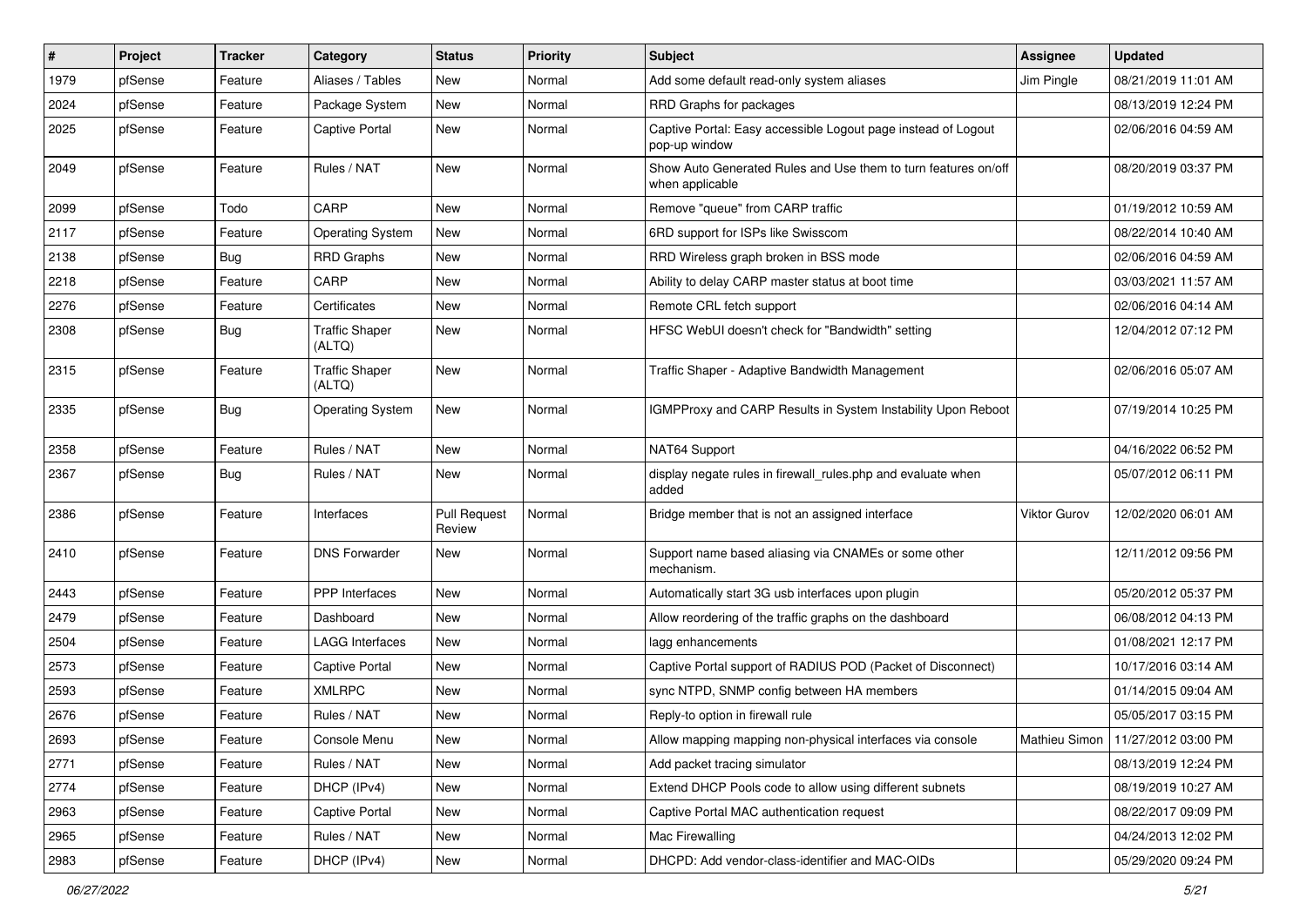| #    | Project             | <b>Tracker</b> | Category                                        | <b>Status</b> | <b>Priority</b> | <b>Subject</b>                                                                                 | <b>Assignee</b> | <b>Updated</b>      |
|------|---------------------|----------------|-------------------------------------------------|---------------|-----------------|------------------------------------------------------------------------------------------------|-----------------|---------------------|
| 3053 | pfSense             | Feature        | Captive Portal                                  | <b>New</b>    | Normal          | Automatically add DHCP static addresses to CP passthru-mac                                     |                 | 06/21/2013 11:54 AM |
| 3087 | pfSense             | Feature        | Web Interface                                   | <b>New</b>    | Normal          | Setup Wizard does not include IPv6 options for interfaces                                      |                 | 07/10/2013 06:19 PM |
| 3115 | pfSense             | Feature        | Multi-WAN                                       | New           | Normal          | Traffic shaping for multi WAN                                                                  |                 | 12/07/2015 02:20 PM |
| 3132 | pfSense             | <b>Bug</b>     | Gateway Monitoring                              | In Progress   | Normal          | Gateway events for IPv6 affect IPv4 services and vice versa                                    | Viktor Gurov    | 05/10/2022 03:10 PM |
| 3185 | pfSense             | Feature        | DHCP (IPv6)                                     | New           | Normal          | Accommodate a DHCPv6 failover-like mechanism                                                   |                 | 11/24/2017 10:44 AM |
| 3288 | pfSense             | Feature        | Rules / NAT                                     | New           | Normal          | Macros for Interface Networks on Outbound NAT rule Source<br>drop-down                         |                 | 08/21/2019 11:02 AM |
| 3312 | pfSense             | <b>Bug</b>     | <b>IPsec</b>                                    | <b>New</b>    | Normal          | Gateway on IPsec rules is not functional in pf                                                 |                 | 01/28/2020 10:09 PM |
| 3326 | pfSense             | Bug            | <b>PPP</b> Interfaces                           | <b>New</b>    | Normal          | IPv6 only PPPoE connection                                                                     |                 | 11/18/2013 09:37 AM |
| 3358 | pfSense             | Bug            | Package System                                  | New           | Normal          | new version of <include file=""> is not required during reinstall all</include>                |                 | 12/26/2014 12:13 PM |
| 3377 | pfSense             | Feature        | Captive Portal                                  | <b>New</b>    | Normal          | OAuth2 authentication in captive portal                                                        | Jim Thompson    | 10/19/2020 09:13 AM |
| 3382 | pfSense             | Bug            | <b>IGMP Proxy</b>                               | New           | Normal          | IGMPPROXY fails with more than 32 interfaces                                                   |                 | 07/12/2016 11:01 PM |
| 3387 | pfSense             | Feature        | Aliases / Tables                                | New           | Normal          | process_alias_urltable Frequency                                                               |                 | 08/21/2019 11:01 AM |
| 3404 | pfSense             | <b>Bug</b>     | DHCP (IPv4)                                     | <b>New</b>    | Normal          | DHCP Server Fails to Start on Interfaces that are Slow to Come<br><b>Online During Boot</b>    |                 | 02/11/2014 05:09 PM |
| 3424 | pfSense<br>Packages | Feature        | New Package<br>Request                          | <b>New</b>    | Normal          | <b>SCEP</b> server                                                                             |                 | 08/13/2019 10:02 AM |
| 3465 | pfSense             | Bug            | <b>Traffic Shaper</b><br>(ALTQ)                 | New           | Normal          | Editing Traffic Shaper queues causes status queues.php error                                   |                 | 02/19/2014 01:53 AM |
| 3534 | pfSense             | Feature        | DHCP (IPv4)                                     | New           | Normal          | DDNS using arbitrary zone primary                                                              |                 | 07/08/2014 11:40 AM |
| 3552 | pfSense             | Feature        | PPP Interfaces                                  | New           | Normal          | Allow configuring link keep-alive value in PPP                                                 |                 | 05/14/2014 10:26 AM |
| 3623 | pfSense             | Feature        | Package System                                  | New           | Normal          | Allow each package to choose if it is restarted on interface events                            |                 | 04/26/2014 01:00 PM |
| 3652 | pfSense             | Feature        | OpenVPN                                         | New           | Normal          | OpenVPN - Dynamic IPv6 Tunnel Network                                                          |                 | 03/20/2019 09:50 AM |
| 3696 | pfSense             | Feature        | Backup / Restore                                | New           | Normal          | Multiple items backup/restore                                                                  |                 | 06/06/2014 02:33 PM |
| 3697 | pfSense             | Feature        | Backup / Restore                                | New           | Normal          | New backup/restore area: Certificates                                                          |                 | 03/11/2017 11:30 AM |
| 3706 | pfSense             | <b>Bug</b>     | User Manager /<br>Privileges                    | New           | Normal          | Permission order affects default page on limited accounts, but<br>can't reorder                |                 | 02/06/2016 04:10 AM |
| 3718 | pfSense             | Feature        | <b>IPv6 Router</b><br>Advertisements<br>(RADVD) | New           | Normal          | radvd - enhancement proposal: ability to advertise routes and<br>some fixes - patches attached |                 | 03/22/2020 02:59 PM |
| 3771 | pfSense             | Bug            | DHCP (IPv4)                                     | <b>New</b>    | Normal          | Webinterface and dhcpdcrashes with 500+ static leases                                          |                 | 08/21/2019 09:26 AM |
| 3793 | pfSense             | Feature        | Rules / NAT                                     | New           | Normal          | Enable external authentication support for rules                                               |                 | 08/05/2014 01:09 PM |
| 3796 | pfSense             | <b>Bug</b>     | Diagnostics                                     | Confirmed     | Normal          | States summary fails and is very slow with large state tables                                  |                 | 12/11/2021 08:03 PM |
| 3824 | pfSense             | Bug            | <b>Traffic Shaper</b><br>(Limiters)             | Confirmed     | Normal          | Limiters on bridge break traffic outside locally-configured IP<br>subnets                      | Luiz Souza      | 11/03/2016 07:16 PM |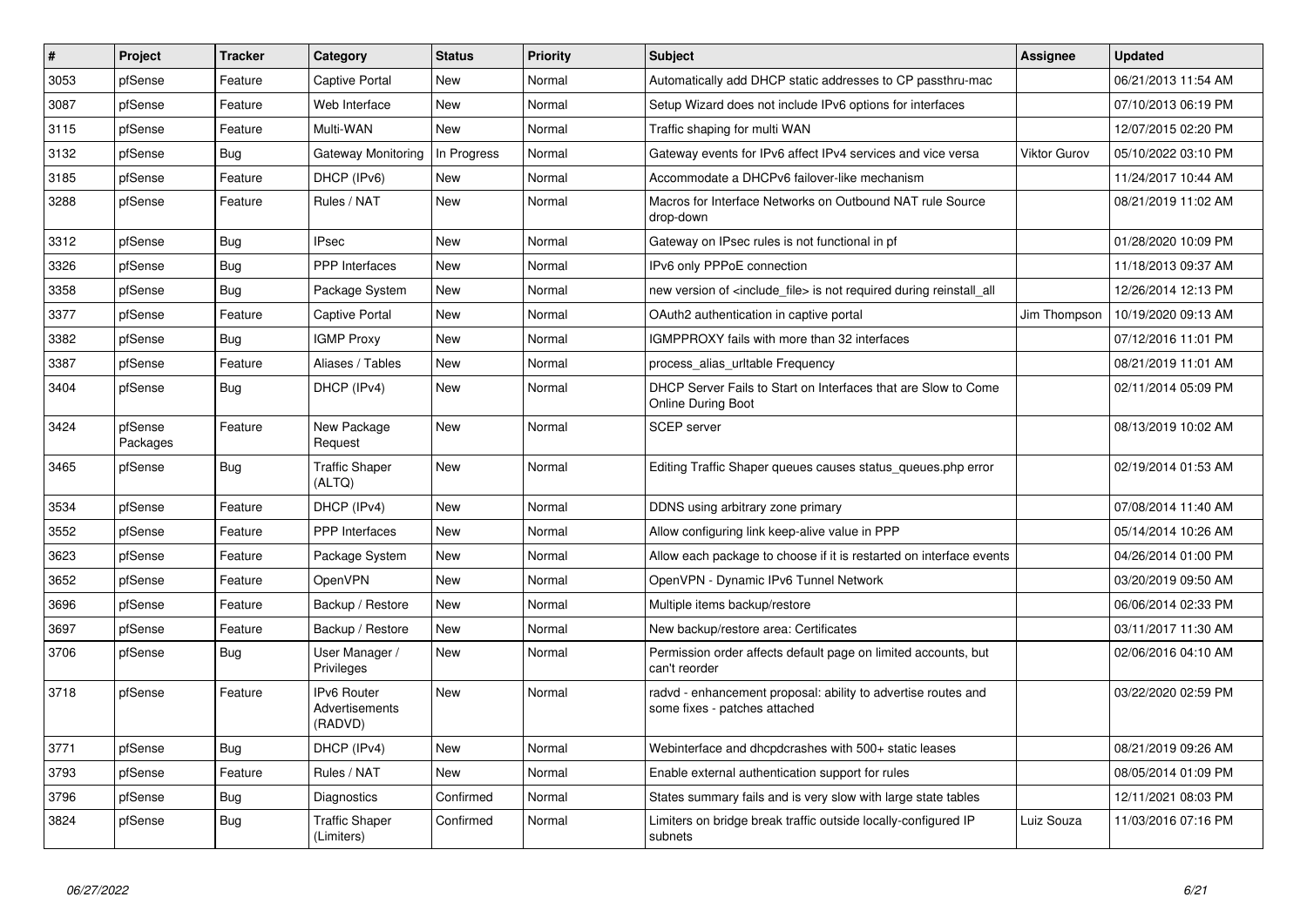| #    | Project             | <b>Tracker</b> | Category                                        | <b>Status</b> | <b>Priority</b> | Subject                                                                                             | <b>Assignee</b> | <b>Updated</b>      |
|------|---------------------|----------------|-------------------------------------------------|---------------|-----------------|-----------------------------------------------------------------------------------------------------|-----------------|---------------------|
| 3862 | pfSense             | Feature        | <b>IGMP Proxy</b>                               | New           | Normal          | Allow configuration of IGMP proxy's 'quickleave' parameter from<br>the web interface                |                 | 04/05/2016 03:24 AM |
| 3882 | pfSense             | Feature        | Web Interface                                   | New           | Normal          | Add OUI database to the base system, remove dependency on<br>nmap                                   |                 | 03/08/2018 06:44 PM |
| 3895 | pfSense             | Feature        | Configuration<br>Backend                        | New           | Normal          | Timeout for "Apply change"                                                                          |                 | 01/25/2021 08:07 AM |
| 3899 | pfSense             | Feature        | Web Interface                                   | New           | Normal          | Add feature to allow reordering of <package> items in config.xml</package>                          |                 | 09/27/2014 04:40 PM |
| 3962 | pfSense<br>Packages | Bug            | ladvd                                           | Confirmed     | Normal          | LADVD interface handling issues with lagg and bridge                                                |                 | 12/05/2016 01:59 PM |
| 4010 | pfSense             | Feature        | OpenVPN                                         | New           | Normal          | OpenVPN always loads engines available on openssl                                                   |                 | 07/08/2016 10:29 PM |
| 4061 | pfSense             | Bug            | DHCP (IPv4)                                     | Confirmed     | Normal          | dhcpd doesn't send client-hostname to peer, breaking DHCP<br>lease registrations w/HA               |                 | 02/24/2017 08:58 PM |
| 4088 | pfSense<br>Packages | Bug            | squidguard                                      | Feedback      | Normal          | Buggy squidgurd config file is created                                                              | Viktor Gurov    | 01/28/2021 10:01 AM |
| 4098 | pfSense             | Feature        | Authentication                                  | New           | Normal          | Add option to force a password change on login                                                      |                 | 08/21/2019 10:31 AM |
| 4128 | pfSense             | Feature        | <b>Notifications</b>                            | New           | Normal          | Email notification webgui configuration                                                             |                 | 11/18/2021 12:48 PM |
| 4154 | pfSense             | <b>Bug</b>     | User Manager /<br>Privileges                    | Confirmed     | Normal          | RADIUS authentication not working over IPv6                                                         |                 | 04/21/2022 12:39 PM |
| 4242 | pfSense             | Feature        | Authentication                                  | <b>New</b>    | Normal          | Two Factor or OTP Authentication for Admin Interface                                                |                 | 01/04/2022 12:07 PM |
| 4265 | pfSense             | Feature        | UPnP/NAT-PMP                                    | New           | Normal          | UPNP allow use of alias and schedule                                                                |                 | 08/20/2019 02:57 PM |
| 4292 | pfSense             | Feature        | <b>RRD Graphs</b>                               | New           | Normal          | Show 95th Percentile for IPv6 Traffic in RRD Graphs                                                 |                 | 01/25/2015 02:24 PM |
| 4345 | pfSense             | <b>Bug</b>     | <b>Operating System</b>                         | Confirmed     | Normal          | Traffic Shaping doesn't work with Xen netfront driver                                               |                 | 12/31/2021 05:30 PM |
| 4405 | pfSense             | Feature        | <b>Traffic Shaper</b><br>(ALTQ)                 | In Progress   | Normal          | Traffic shaping doesn't work when applied to a bridge interface                                     | Luiz Souza      | 02/09/2021 12:05 PM |
| 4406 | pfSense             | Bug            | <b>Operating System</b>                         | Confirmed     | Normal          | ALTQ problems with wireless cloned interfaces                                                       | Luiz Souza      | 11/19/2015 12:06 AM |
| 4428 | pfSense             | Bug            | Interfaces                                      | Confirmed     | Normal          | Setting media option on em(4) leads to infinite link cycling                                        |                 | 07/06/2016 12:45 AM |
| 4456 | pfSense             | Feature        | Diagnostics                                     | New           | Normal          | Packet capture additional filtering options                                                         |                 | 08/20/2019 03:30 PM |
| 4467 | pfSense             | <b>Bug</b>     | <b>Traffic Shaper</b><br>(ALTQ)                 | New           | Normal          | Traffic Graphs shows wrong throughput when traffic shaping<br>enabled                               |                 | 02/23/2015 05:31 PM |
| 4470 | pfSense             | Feature        | <b>IPv6 Router</b><br>Advertisements<br>(RADVD) | New           | Normal          | RA page in GUI                                                                                      |                 | 08/20/2019 12:20 PM |
| 4472 | pfSense             | Feature        | Build / Release                                 | New           | Normal          | Cryptographically sign every (sub-)release                                                          |                 | 08/13/2019 12:53 PM |
| 4474 | pfSense             | <b>Bug</b>     | Package System                                  | Confirmed     | Normal          | IP address change triggers reload of all packages                                                   |                 | 02/13/2017 07:21 AM |
| 4479 | pfSense             | <b>Bug</b>     | <b>Operating System</b>                         | New           | Normal          | Firewall rules won't match GRE interface after applying IPSEC<br>transport encryption on GRE tunnel | Luiz Souza      | 08/20/2021 08:46 AM |
| 4499 | pfSense             | Feature        | <b>LAGG Interfaces</b>                          | New           | Normal          | pfSense LAGG interfaces; unable to set speed and duplex for<br>member interfaces.                   |                 | 08/21/2019 11:16 AM |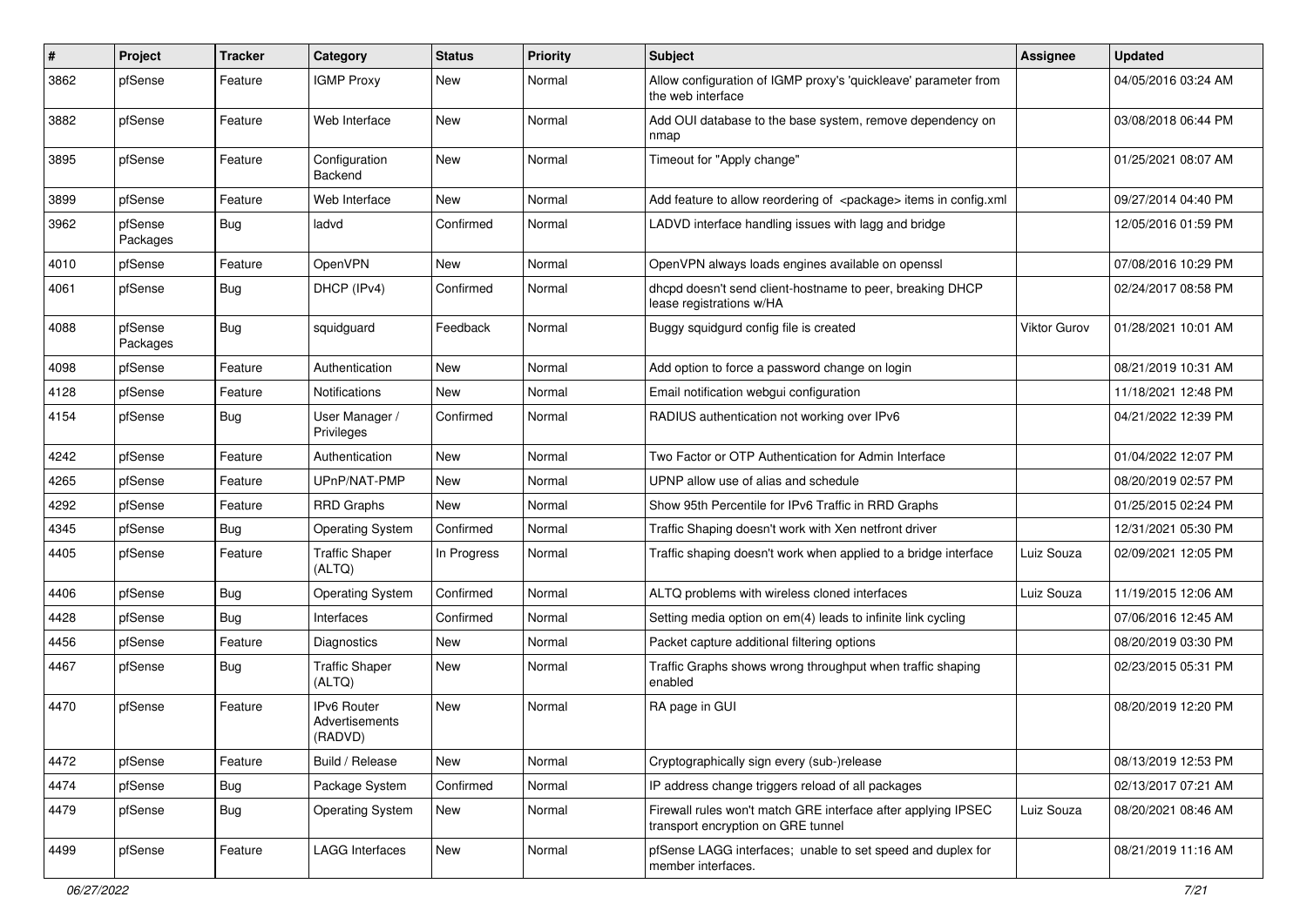| #    | Project             | <b>Tracker</b> | Category                | <b>Status</b> | <b>Priority</b> | <b>Subject</b>                                                                                                  | <b>Assignee</b> | <b>Updated</b>      |
|------|---------------------|----------------|-------------------------|---------------|-----------------|-----------------------------------------------------------------------------------------------------------------|-----------------|---------------------|
| 4500 | pfSense             | Bug            | UPnP/NAT-PMP            | Confirmed     | Normal          | Some miniupnp port mappings are not displayed in the Status<br>page                                             |                 | 04/25/2022 12:49 PM |
| 4501 | pfSense             | Feature        | Notifications           | New           | Normal          | Allow email report to send multiple destination                                                                 |                 | 02/06/2016 04:07 AM |
| 4503 | pfSense<br>Packages | Feature        | New Package<br>Request  | New           | Normal          | GNUGateKeeper H.323 Proxy Package                                                                               |                 | 08/27/2019 02:54 AM |
| 4506 | pfSense<br>Packages | Feature        | FreeRADIUS              | New           | Normal          | FreeRADIUS groups/hunt groups                                                                                   |                 | 03/10/2015 08:51 PM |
| 4591 | pfSense             | Feature        | <b>IPsec</b>            | New           | Normal          | IPSec Failover Support for IP Addresses instead of Dynamic DNS<br>/ Failover Group                              |                 | 09/04/2020 12:17 AM |
| 4604 | pfSense             | <b>Bug</b>     | <b>NTPD</b>             | New           | Normal          | NTP time server entries may or may not work, depending upon<br>interfaces selected when configuring NTP service |                 | 12/11/2021 07:59 PM |
| 4628 | pfSense             | Feature        | Web Interface           | New           | Normal          | Add GUI to manage loader tunables (e.g. loader.conf.local)                                                      |                 | 09/16/2015 04:28 PM |
| 4632 | pfSense             | Feature        | <b>Operating System</b> | New           | Normal          | Support for Multipath TCP (MPTCP)                                                                               | Jim Thompson    | 03/01/2022 05:39 AM |
| 4646 | pfSense             | Feature        | Dashboard               | New           | Normal          | Recover valuable vertical screen real estate in dashboard                                                       |                 | 04/20/2015 07:46 PM |
| 4680 | pfSense             | <b>Bug</b>     | <b>DHCP Relay</b>       | New           | Normal          | DHCP relay does not work with DHCP server on other end of<br>OpenVPN tunnel                                     |                 | 05/05/2015 06:55 PM |
| 4681 | pfSense             | Feature        | Backup / Restore        | New           | Normal          | AutoConfigBackup make a way to easily download a saved<br>backup                                                |                 | 08/16/2019 12:46 PM |
| 4688 | pfSense             | Feature        | <b>IPsec</b>            | <b>New</b>    | Normal          | Missing TFC Traffic Flow Confidentiality support                                                                |                 | 11/15/2021 12:27 PM |
| 4707 | pfSense             | Feature        | Rules / NAT             | New           | Normal          | Can't override block port 0 rules in filter.inc                                                                 |                 | 08/13/2019 12:53 PM |
| 4740 | pfSense             | Bug            | <b>Wireless</b>         | New           | Normal          | Intel wireless kernel panic in infrastructure mode with WPA                                                     |                 | 11/13/2020 08:38 AM |
| 4776 | pfSense             | Feature        | <b>Wireless</b>         | New           | Normal          | Add 802.1x dynamic vlan support                                                                                 |                 | 10/02/2020 07:42 AM |
| 4796 | pfSense             | Feature        | Routing                 | New           | Normal          | Support Multiple FIBs in pfSense                                                                                | Luiz Souza      | 09/22/2017 12:12 AM |
| 4798 | pfSense             | Feature        | <b>DNS Resolver</b>     | New           | Normal          | Make host and domain overrides available to both DNS Resolver<br>and DNS Forwarder                              |                 | 06/29/2015 02:14 AM |
| 4899 | pfSense             | Feature        | DHCP (IPv4)             | New           | Normal          | Additional BOOTP/DHCP Options should allow a force option                                                       |                 | 01/02/2018 02:24 PM |
| 4928 | pfSense<br>Packages | Feature        | squidguard              | New           | Normal          | Surftool - New Package to turn squidguard groups(/acls) on or off                                               |                 | 08/13/2019 09:57 AM |
| 4989 | pfSense             | Feature        | <b>IPsec</b>            | <b>New</b>    | Normal          | Allow all valid strongswan remote gateway options in gui                                                        |                 | 08/20/2015 02:57 PM |
| 4997 | pfSense             | Feature        | Rules / NAT             | New           | Normal          | Add setting option to choose default log action for new firewall<br>rules                                       |                 | 08/20/2019 03:29 PM |
| 5074 | pfSense             | Feature        | Upgrade                 | New           | Normal          | Standard release notes URLs to facilitate GUI viewing before<br>upgrade                                         |                 | 04/21/2022 12:39 PM |
| 5075 | pfSense             | Bug            | Rules / NAT             | Confirmed     | Normal          | pf errors that don't return a line number on first line don't file<br>notice                                    |                 | 09/01/2015 06:42 PM |
| 5080 | pfSense             | Feature        | DHCP (IPv4)             | New           | Normal          | Settings tab under Services>DHCP Server                                                                         |                 | 08/13/2019 12:53 PM |
| 5174 | pfSense<br>Packages | Feature        | <b>NRPE</b>             | New           | Normal          | nrpe: check sensors doesnt work, missing Imsensors                                                              |                 | 11/15/2015 12:49 AM |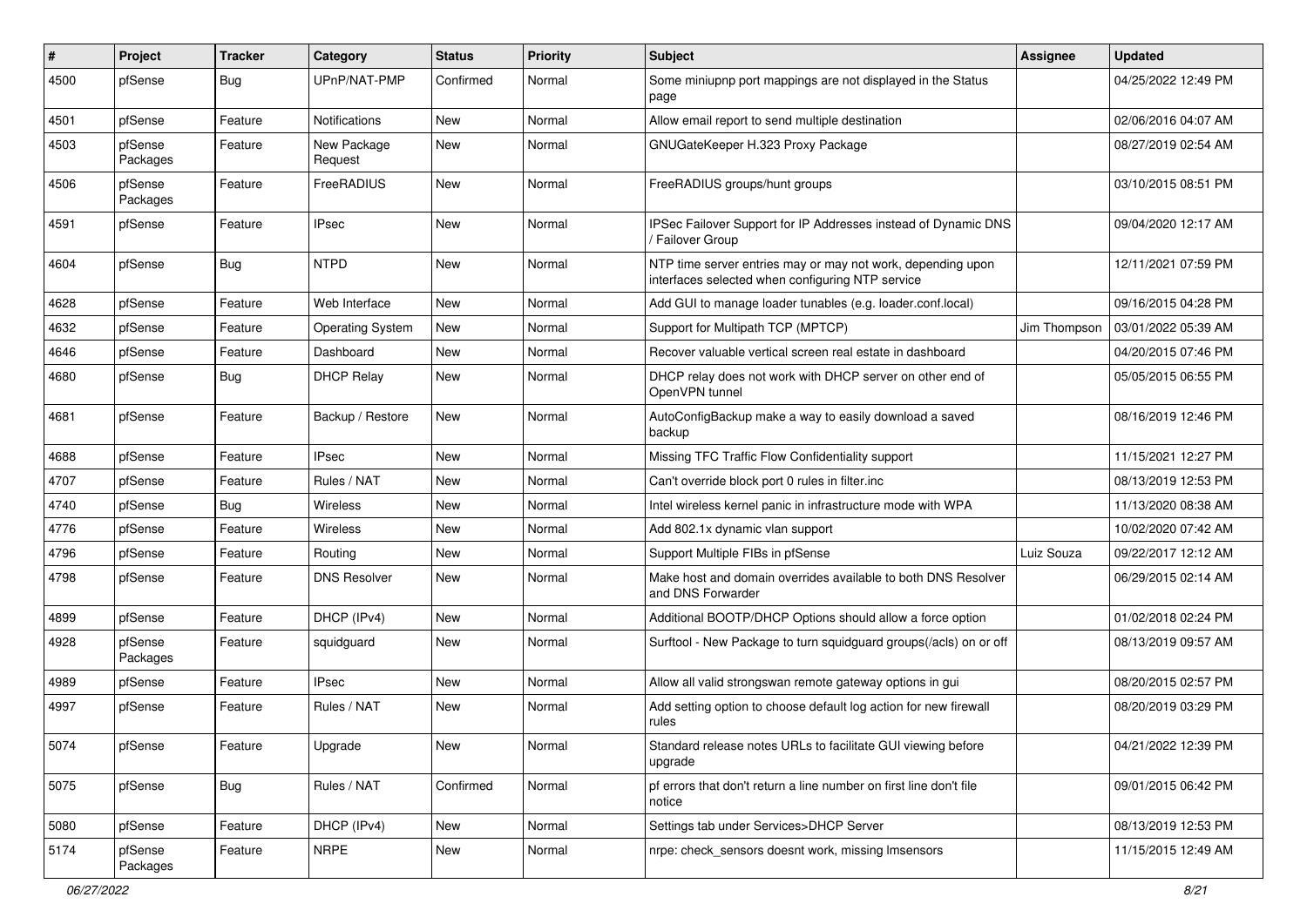| $\sharp$ | Project             | <b>Tracker</b> | Category                        | <b>Status</b> | <b>Priority</b> | <b>Subject</b>                                                                             | <b>Assignee</b>      | <b>Updated</b>      |
|----------|---------------------|----------------|---------------------------------|---------------|-----------------|--------------------------------------------------------------------------------------------|----------------------|---------------------|
| 5253     | pfSense             | Bug            | <b>PPP</b> Interfaces           | New           | Normal          | 3gstats.php 100% CPU                                                                       |                      | 01/08/2022 05:02 PM |
| 5306     | pfSense             | <b>Bug</b>     | Package System                  | New           | Normal          | textarea fields should have linebreaks sanitized automatically on<br>save                  |                      | 03/03/2017 04:15 AM |
| 5331     | pfSense             | Feature        | <b>IPsec</b>                    | <b>New</b>    | Normal          | IPSec table for tuning strongswan.conf                                                     |                      | 05/05/2021 12:10 AM |
| 5360     | pfSense             | Feature        | UPnP/NAT-PMP                    | New           | Normal          | Add possibility to configure independent "UPnP & NAT-PMP"<br>instances                     |                      | 10/31/2015 04:25 AM |
| 5367     | pfSense             | Bug            | Web Interface                   | New           | Normal          | Safari repeatedly tries to reload dashboard                                                | <b>Jared Dillard</b> | 08/22/2016 11:08 AM |
| 5445     | pfSense             | Todo           | Web Interface                   | New           | Normal          | Improve banner for "background activity"                                                   |                      | 02/06/2016 04:43 AM |
| 5474     | pfSense             | Feature        | Interfaces                      | New           | Normal          | Add 802.1x configuration to wired interfaces.                                              |                      | 03/16/2016 04:32 PM |
| 5510     | pfSense             | Feature        | Package System                  | New           | Normal          | Need a simple way to enable/disable package-installed services                             |                      | 04/21/2022 12:39 PM |
| 5525     | pfSense             | Feature        | OpenVPN                         | New           | Normal          | Add static routes for OpenVPN client remote peer addresses<br>when using non-default WANs  |                      | 11/25/2015 08:44 AM |
| 5556     | pfSense             | Feature        | Diagnostics                     | New           | Normal          | No error when downloading non-existing file on<br>Diagnostics/Execute                      |                      | 08/20/2019 03:43 PM |
| 5616     | pfSense             | Feature        | Wireless                        | <b>New</b>    | Normal          | <b>Incorrect Wireless Channel</b>                                                          | Jim Thompson         | 10/09/2016 03:33 PM |
| 5619     | pfSense             | Feature        | <b>Operating System</b>         | <b>New</b>    | Normal          | Curl with ARES support                                                                     |                      | 08/13/2019 02:56 PM |
| 5629     | pfSense             | Bug            | IPsec                           | New           | Normal          | Allow for IPsec configuration using certs without a CA                                     |                      | 12/31/2021 05:21 PM |
| 5646     | pfSense<br>Packages | Feature        | Squid                           | <b>New</b>    | Normal          | Squid3 package Authentication Method: Kerberos/AD                                          |                      | 02/18/2019 05:34 PM |
| 5652     | pfSense             | Bug            | Authentication                  | New           | Normal          | Radius IETF Class Group Assignment - Incorrect Standard                                    |                      | 08/13/2019 01:39 PM |
| 5751     | pfSense<br>Packages | Bug            | squidguard                      | New           | Normal          | SquidGuard target categories not saved when long "Domain List"<br>is provided              |                      | 01/10/2016 08:55 AM |
| 5786     | pfSense             | Bug            | Web Interface                   | <b>New</b>    | Normal          | Check WebConfigurator port for conflicts                                                   |                      | 04/21/2022 12:39 PM |
| 5791     | pfSense             | <b>Bug</b>     | Rules / NAT                     | Confirmed     | Normal          | tftp-proxy functionality is easilly broken by unrelated rules                              |                      | 07/10/2016 12:24 AM |
| 5813     | pfSense             | Feature        | <b>Traffic Shaper</b><br>(ALTQ) | New           | Normal          | Replacement of layer7 filter                                                               |                      | 02/18/2017 05:08 PM |
| 5825     | pfSense             | Feature        | Authentication                  | New           | Normal          | Allow EAP-RADIUS for authentication servers                                                |                      | 08/21/2019 10:32 AM |
| 5849     | pfSense             | <b>Bug</b>     | CARP                            | New           | Normal          | Routing fail on CARP IPsec                                                                 |                      | 12/18/2021 04:41 PM |
| 5850     | pfSense             | Feature        | User Manager /<br>Privileges    | New           | Normal          | Limit "WebCfg - System: User Manager page" privilege to<br>non-admins and non-admin groups |                      | 02/19/2017 10:04 AM |
| 5887     | pfSense             | Bug            | Interfaces                      | Confirmed     | Normal          | hardware_offloading_applyflags sets/unsets most values when<br>already set correctly       |                      | 07/06/2016 03:31 PM |
| 5902     | pfSense             | Todo           | Configuration<br>Backend        | New           | Normal          | Use a common place for default values                                                      |                      | 08/13/2019 12:53 PM |
| 5922     | pfSense             | Feature        | <b>SNMP</b>                     | New           | Normal          | SNMP - enable SNMP v3 functionality                                                        | Viktor Gurov         | 03/02/2022 02:40 PM |
| 5950     | pfSense             | Feature        | DHCP (IPv6)                     | New           | Normal          | DHCPv6 Server support for PD of PD-obtained networks                                       |                      | 03/04/2016 03:04 AM |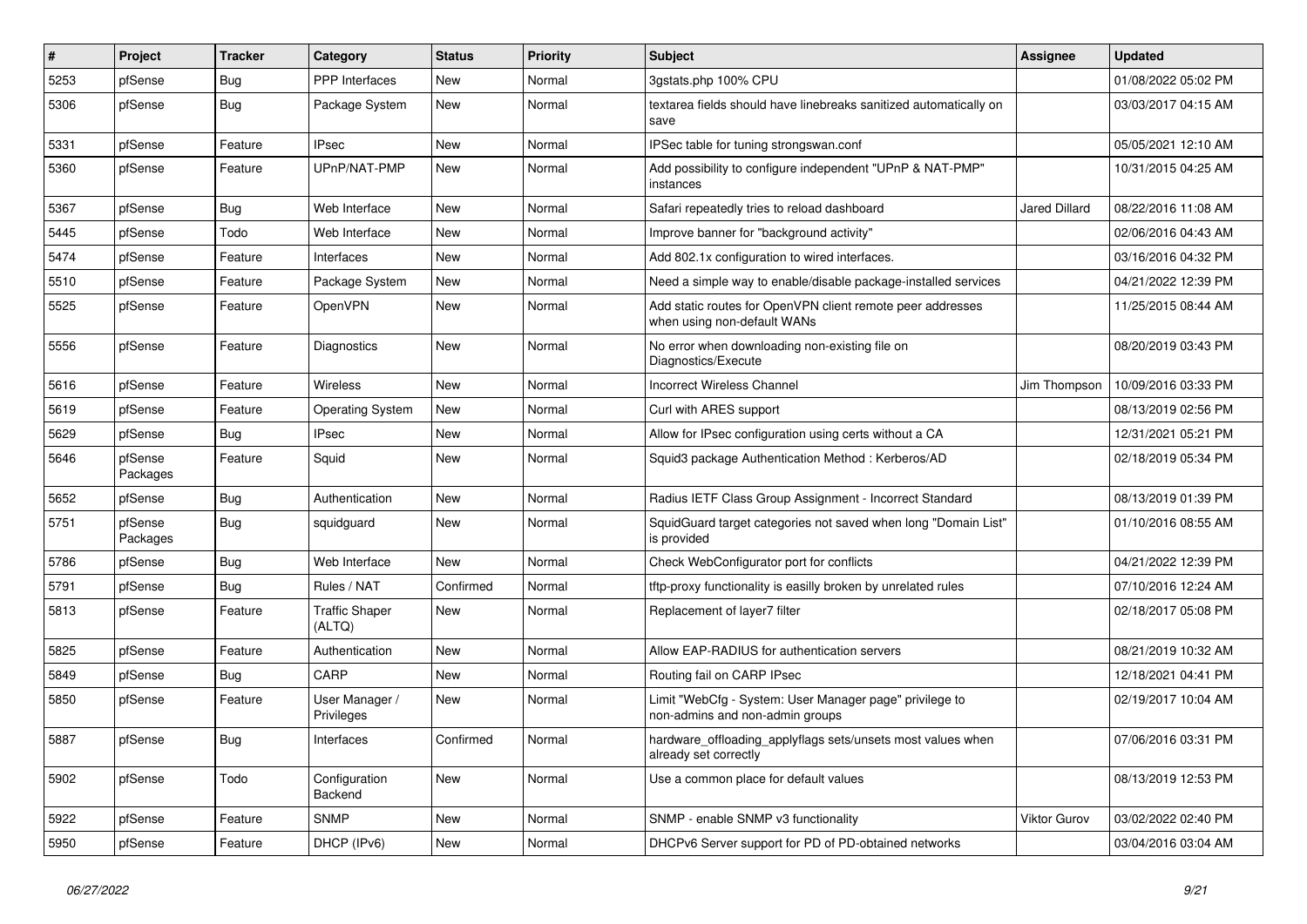| ∦    | Project             | <b>Tracker</b> | Category                            | <b>Status</b> | <b>Priority</b> | <b>Subject</b>                                                                                             | Assignee               | <b>Updated</b>      |
|------|---------------------|----------------|-------------------------------------|---------------|-----------------|------------------------------------------------------------------------------------------------------------|------------------------|---------------------|
| 6022 | pfSense<br>Packages | Feature        | New Package<br>Request              | New           | Normal          | Consider MLVPN for bonded VPN                                                                              |                        | 01/30/2021 05:24 PM |
| 6029 | pfSense             | Bug            | <b>XML Parser</b>                   | New           | Normal          | Unhelpful error messages in xmlparse*.inc and generally                                                    |                        | 08/13/2019 12:52 PM |
| 6038 | pfSense             | Feature        | Interfaces                          | New           | Normal          | Add ability to configure which interface is chosen for defining<br>hostname IP in /etc/hosts               |                        | 07/07/2017 09:56 AM |
| 6051 | pfSense             | Bug            | DHCP (IPv6)                         | New           | Normal          | DHCPv6 Client Failure for additional WAN Address causes<br>2-seconds-service-restart-loop                  |                        | 12/03/2020 01:08 AM |
| 6083 | pfSense<br>Packages | Bug            | Squid                               | <b>New</b>    | Normal          | Sugid Realtime Monitor / Squid Cache Table not diplaying<br>correctly                                      |                        | 12/06/2016 07:25 AM |
| 6103 | pfSense             | Feature        | <b>DNS Resolver</b>                 | New           | Normal          | DNS Resolver Outgoing Interfaces should be able to use<br>Gateway Groups                                   |                        | 10/21/2019 08:02 AM |
| 6167 | pfSense             | <b>Bug</b>     | <b>IPsec</b>                        | Confirmed     | Normal          | IPsec IPComp not working                                                                                   | George<br>Neville-Neil | 09/22/2020 06:07 PM |
| 6176 | pfSense<br>Packages | Feature        | OpenVPN Client<br>Export            | New           | Normal          | Privilege for OpenVPN Client Export                                                                        |                        | 10/05/2020 07:33 AM |
| 6186 | pfSense             | <b>Bug</b>     | Services                            | New           | Normal          | race conditions in service startup                                                                         |                        | 04/21/2022 12:39 PM |
| 6207 | pfSense             | Feature        | Rules / NAT                         | New           | Normal          | Please, add "THIS IF broadcast" Macro for use in firewall rules                                            |                        | 08/21/2019 11:01 AM |
| 6213 | pfSense             | Feature        | <b>IPsec</b>                        | New           | Normal          | IPSEC: IPV4/IPV6 dual-interface-stack support for Mobile IKE                                               |                        | 04/20/2016 07:48 AM |
| 6215 | pfSense             | Feature        | Web Interface                       | New           | Normal          | Create consistent UI for admin access security                                                             |                        | 04/20/2016 03:05 PM |
| 6220 | pfSense             | <b>Bug</b>     | <b>Operating System</b>             | Confirmed     | Normal          | state mismatch with host-initiated traffic matching binat to IP not<br>locally assigned                    | Luiz Souza             | 06/08/2016 09:23 AM |
| 6228 | pfSense             | Feature        | <b>Operating System</b>             | New           | Normal          | Please provide a means for IGMPv3 and MLDv2 support                                                        |                        | 05/20/2020 03:21 PM |
| 6283 | pfSense             | Feature        | DHCP (IPv6)                         | New           | Normal          | Register DHCPv6 leases with DNS resolver                                                                   |                        | 08/21/2019 10:48 AM |
| 6289 | pfSense             | Bug            | Interfaces                          | <b>New</b>    | Normal          | IPv6 address not given to track6 interfaces on create                                                      |                        | 12/30/2021 04:17 AM |
| 6295 | pfSense             | <b>Bug</b>     | <b>Traffic Shaper</b><br>(Limiters) | New           | Normal          | Crash upon applying CODELQ to untagged parent interface when   Luiz Souza<br>also applied to daughter VLAN |                        | 08/20/2019 02:44 PM |
| 6321 | pfSense             | Bug            | L <sub>2</sub> TP                   | New           | Normal          | Problem with connecting l2tp over ipsec from android and<br>windows                                        |                        | 11/13/2020 11:01 AM |
| 6332 | pfSense             | Todo           | Web Interface                       | New           | Normal          | Upgrade encryption options to cover current range of<br>recommendations                                    |                        | 08/13/2019 02:34 PM |
| 6333 | pfSense             | <b>Bug</b>     | Gateway Monitoring                  | Confirmed     | Normal          | Bootup starts/restarts dpinger multiple times                                                              | Luiz Souza             | 11/16/2020 01:11 PM |
| 6362 | pfSense             | <b>Bug</b>     | DHCP (IPv4)                         | Confirmed     | Normal          | DHCP Client ID not used                                                                                    |                        | 07/09/2021 06:30 AM |
| 6370 | pfSense             | <b>Bug</b>     | <b>IPsec</b>                        | Confirmed     | Normal          | IPSEC bound to WAN gateway group and Dynamic DNS doesn't<br>to fail back tunnel to WAN on DDNS update      |                        | 08/31/2021 07:38 AM |
| 6398 | pfSense             | Bug            | Configuration<br>Backend            | New           | Normal          | If config cannot be loaded due to corruption or bug, it isn't<br>handled gracefully (just stops)           |                        | 08/13/2019 01:23 PM |
| 6412 | pfSense             | Feature        | <b>Operating System</b>             | New           | Normal          | Add includedir directive for /var/etc/xinet.d to xinetd configuration                                      |                        | 08/13/2019 01:23 PM |
| 6457 | pfSense             | Feature        | Installer                           | New           | Normal          | Allow ability to configure AWS EC2 AMI via userdata                                                        |                        | 09/21/2020 02:54 PM |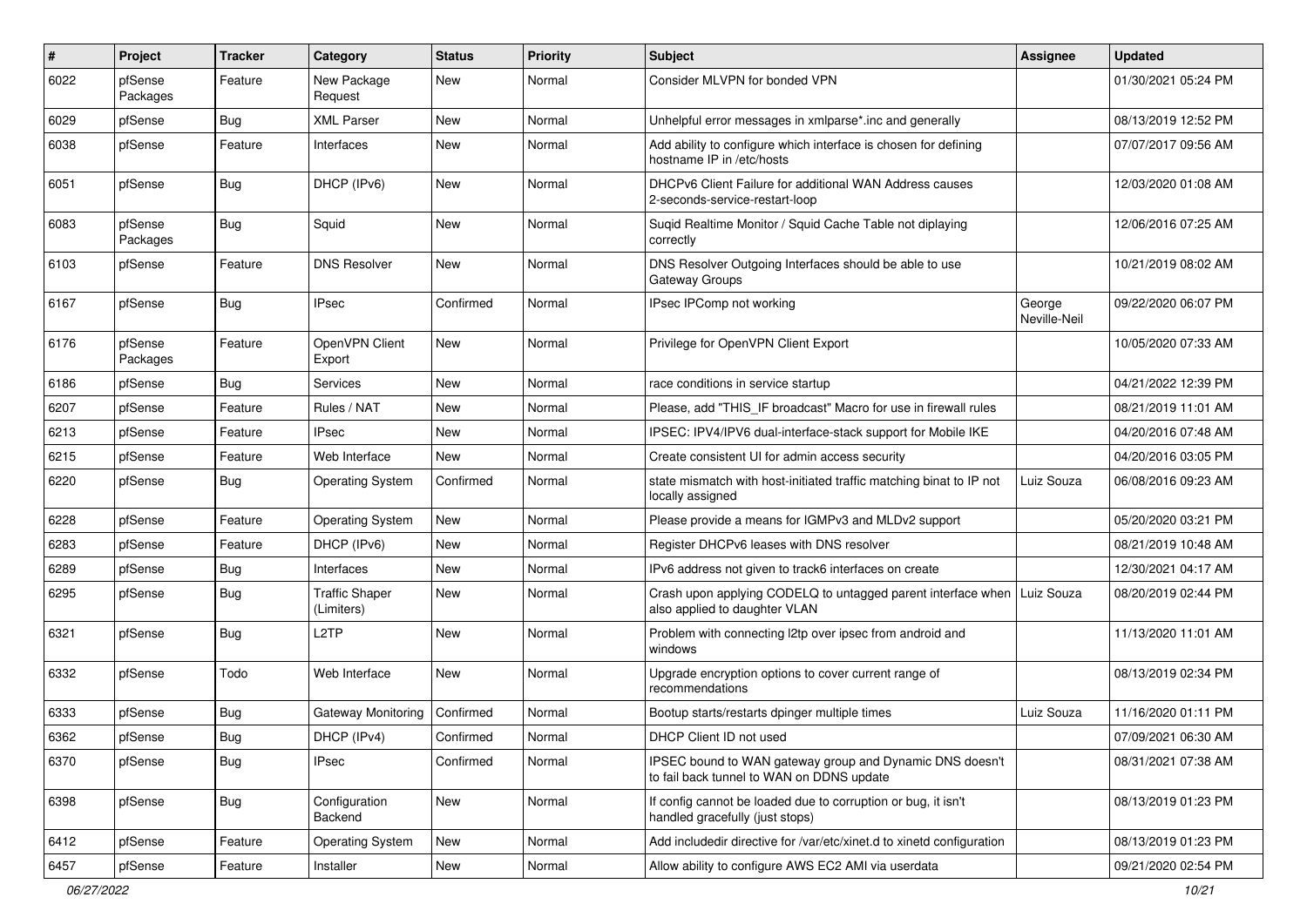| #    | Project             | <b>Tracker</b> | Category                                        | <b>Status</b> | <b>Priority</b> | <b>Subject</b>                                                                                | Assignee              | <b>Updated</b>      |
|------|---------------------|----------------|-------------------------------------------------|---------------|-----------------|-----------------------------------------------------------------------------------------------|-----------------------|---------------------|
| 6469 | pfSense             | Feature        | Console Menu                                    | New           | Normal          | Improve help + self documentation in console PHP shell                                        |                       | 08/13/2019 01:23 PM |
| 6470 | pfSense<br>Packages | Feature        | New Package<br>Request                          | New           | Normal          | CloudFlare Integration Module                                                                 |                       | 08/13/2019 01:23 PM |
| 6471 | pfSense<br>Packages | <b>Bug</b>     | squidguard                                      | New           | Normal          | pfsense 2.3.1 squidguard -> common ACL -> Target Rules List<br>missing                        |                       | 06/08/2016 06:22 PM |
| 6481 | pfSense             | Bug            | <b>IPsec</b>                                    | <b>New</b>    | Normal          | loading EAP RADIUS method failed                                                              |                       | 03/24/2020 04:25 PM |
| 6493 | pfSense             | Bug            | Web Interface                                   | Confirmed     | Normal          | Dynamic DNS clients slow page load                                                            |                       | 06/17/2016 03:43 AM |
| 6500 | pfSense             | Feature        | Package System                                  | <b>New</b>    | Normal          | Should be a way to determine which packages are available<br>without having to update/install |                       | 06/17/2016 05:34 PM |
| 6501 | pfSense             | Todo           | Web Interface                                   | <b>New</b>    | Normal          | Tightening up subnet expansion                                                                |                       | 08/13/2019 01:23 PM |
| 6517 | pfSense             | <b>Bug</b>     | <b>IPsec</b>                                    | Confirmed     | Normal          | Adding mobile IPsec phase 2 entries requires restart of<br>strongswan                         |                       | 06/21/2016 11:04 PM |
| 6521 | pfSense<br>Packages | Bug            | squidguard                                      | New           | Normal          | pfsense 2.3.1 squidguard -> Groups ACL -> Target Rules List<br>missing                        |                       | 06/25/2016 10:49 PM |
| 6539 | pfSense             | Feature        | Rules / NAT                                     | New           | Normal          | ICMPv6 filtering requires multiple rules - no range support                                   |                       | 08/13/2019 01:23 PM |
| 6541 | pfSense             | <b>Bug</b>     | <b>IPv6 Router</b><br>Advertisements<br>(RADVD) | New           | Normal          | IPv6 RAs always include on-link prefix; clients may not use<br>DHCPv6 managed addresses       |                       | 08/13/2019 03:23 PM |
| 6554 | pfSense             | Feature        | <b>NTPD</b>                                     | <b>New</b>    | Normal          | Reintroduce NTP mode7 for IEEE 1588 PTPd interop                                              |                       | 08/13/2019 01:40 PM |
| 6555 | pfSense<br>Packages | Feature        | New Package<br>Request                          | New           | Normal          | Support IEEE 1588                                                                             |                       | 08/13/2019 01:40 PM |
| 6569 | pfSense             | Feature        | <b>NTPD</b>                                     | <b>New</b>    | Normal          | Support Rockwell ZODIAC binary protocol (Jupiter receiver) for<br>high precision              | Jim Pingle            | 07/18/2016 11:45 AM |
| 6574 | pfSense             | Feature        | Hardware / Drivers                              | New           | Normal          | Support USB RNDIS network interfaces                                                          |                       | 08/20/2019 08:46 AM |
| 6580 | pfSense             | <b>Bug</b>     | <b>Operating System</b>                         | Confirmed     | Normal          | Bridge with down member interface sends ICMP unreachables<br>where it shouldn't               |                       | 07/05/2016 05:40 PM |
| 6602 | pfSense             | Feature        | User Manager /<br>Privileges                    | <b>New</b>    | Normal          | Config writes denied via "deny config write" permission should<br>notify as such              |                       | 08/20/2019 03:43 PM |
| 6604 | pfSense             | Feature        | <b>NTPD</b>                                     | New           | Normal          | Allow NTP server list to be overridden by DHCP/PPP                                            |                       | 08/13/2019 01:39 PM |
| 6605 | pfSense             | Bug            | Interfaces                                      | Confirmed     | Normal          | rc.linkup logic issues with actions taken                                                     |                       | 07/12/2016 07:46 PM |
| 6614 | pfSense             | <b>Bug</b>     | Web Interface                                   | Confirmed     | Normal          | Dashboard high CPU usage                                                                      |                       | 07/14/2016 03:04 PM |
| 6615 | pfSense             | Feature        | DHCP (IPv4)                                     | New           | Normal          | new DHCP server option                                                                        |                       | 08/13/2019 01:39 PM |
| 6624 | pfSense             | <b>Bug</b>     | <b>IPsec</b>                                    | Confirmed     | Normal          | changes in IPsec config should down the connection                                            | Jim Pingle            | 08/02/2021 12:08 PM |
| 6627 | pfSense             | <b>Bug</b>     | Rules / NAT                                     | New           | Normal          | floating tab match rules ignore quick action so should be removed                             |                       | 07/18/2016 02:15 PM |
| 6651 | pfSense<br>Packages | Feature        | <b>FRR</b>                                      | Feedback      | Normal          | Loopback interfaces                                                                           | Christian<br>McDonald | 12/25/2021 02:42 PM |
| 6668 | pfSense             | <b>Bug</b>     | <b>IPsec</b>                                    | Feedback      | Normal          | IPSec tunnel + L2TP/IPSec VPN - wrong PSK chosen by pfSense                                   |                       | 09/21/2019 02:07 AM |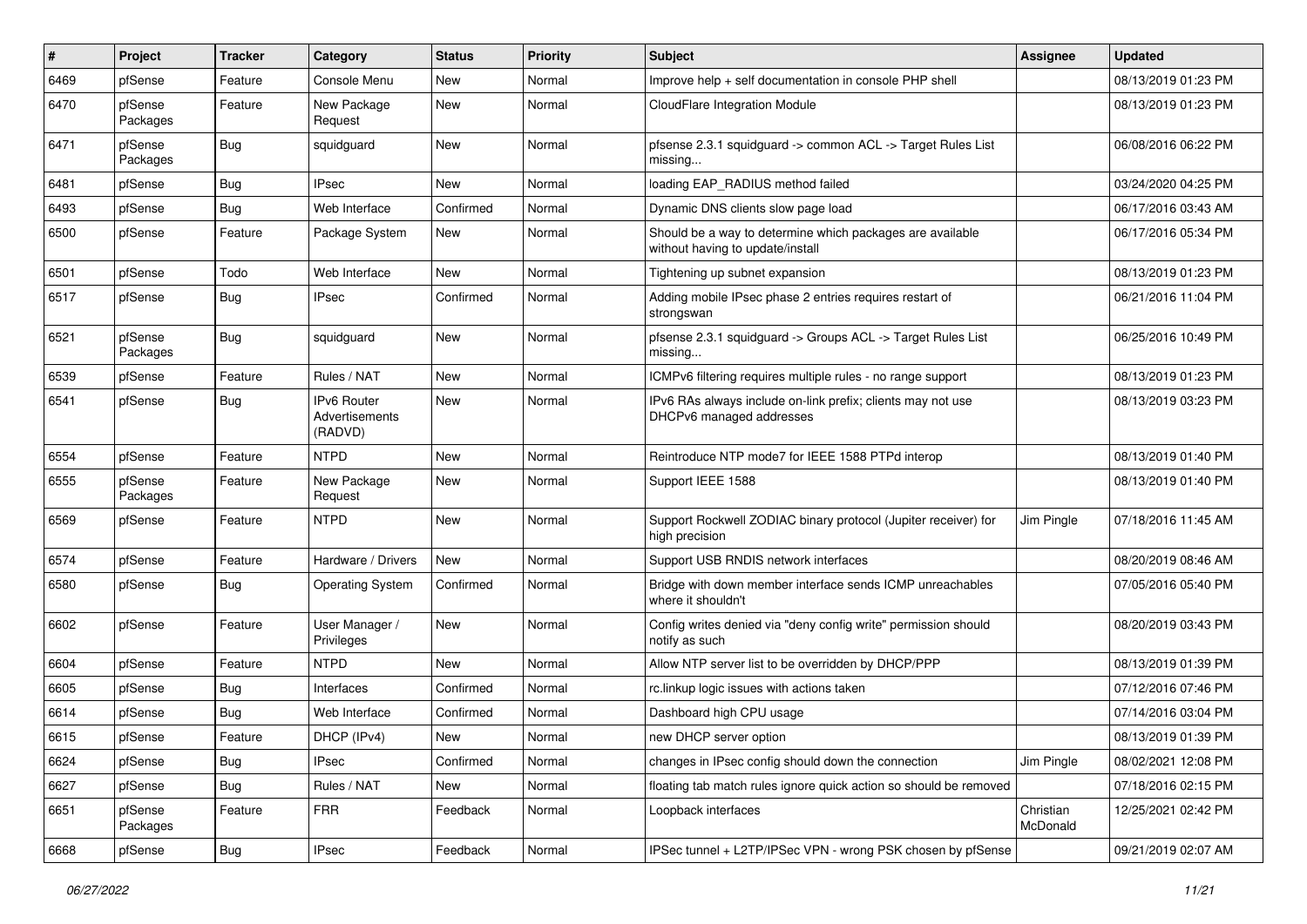| ∦    | Project             | <b>Tracker</b> | Category                                        | <b>Status</b> | <b>Priority</b> | <b>Subject</b>                                                                                                                                         | <b>Assignee</b> | <b>Updated</b>      |
|------|---------------------|----------------|-------------------------------------------------|---------------|-----------------|--------------------------------------------------------------------------------------------------------------------------------------------------------|-----------------|---------------------|
| 6691 | pfSense             | <b>Bug</b>     | DHCP (IPv6)                                     | New           | Normal          | dhcp6c quits after only two tries if no response was received                                                                                          |                 | 12/07/2020 04:25 PM |
| 6738 | pfSense             | Feature        | Web Interface                                   | New           | Normal          | GUI Action Buttons replicated to the top of the List                                                                                                   |                 | 07/10/2021 01:04 PM |
| 6742 | pfSense             | Feature        | Authentication                                  | New           | Normal          | OAuth2 authentication for OpenVPN (and for FreeRadius)                                                                                                 | Jim Thompson    | 10/19/2020 09:19 AM |
| 6776 | pfSense             | Feature        | Rules / NAT                                     | New           | Normal          | Allow disabling of "filter rule association" by default                                                                                                |                 | 08/17/2021 10:56 AM |
| 6784 | pfSense<br>Packages | Bug            | haproxy                                         | New           | Normal          | HAProxy version .48 will not use URL Table Alias for front end<br>listener                                                                             |                 | 02/18/2019 05:32 PM |
| 6789 | pfSense<br>Packages | Feature        | Squid                                           | New           | Normal          | disgest_ldap_auth                                                                                                                                      |                 | 08/13/2019 09:57 AM |
| 6796 | pfSense             | Feature        | Interfaces                                      | New           | Normal          | Allow hostnames as GRE and GIF endpoints                                                                                                               |                 | 08/13/2019 02:35 PM |
| 6799 | pfSense             | Bug            | Rules / NAT                                     | New           | Normal          | Using NOT (!) with interface subnet macros results unexpected<br>traffic passing when multiple subnets are included in the macro<br>(i.e. VIP subnets) |                 | 02/07/2022 02:18 PM |
| 6803 | pfSense             | <b>Bug</b>     | Web Interface                                   | New           | Normal          | CSRF timeout occurs when it (probably) shouldn't                                                                                                       |                 | 11/03/2016 09:43 PM |
| 6816 | pfSense             | Feature        | IPv6 Router<br><b>Advertisements</b><br>(RADVD) | New           | Normal          | Status and/or Diagnostics page for radvd                                                                                                               |                 | 08/13/2019 02:35 PM |
| 6823 | pfSense             | Bug            | Interfaces                                      | New           | Normal          | No connectivity after changing link state to UP                                                                                                        |                 | 04/21/2022 12:39 PM |
| 6831 | pfSense<br>Packages | Feature        | Snort                                           | New           | Normal          | Snort does not support aliases containing FQDN                                                                                                         |                 | 07/11/2020 12:51 PM |
| 6845 | pfSense             | Feature        | Interfaces                                      | New           | Normal          | DHCP / DHCPv6 WAN client status page                                                                                                                   |                 | 08/19/2019 12:37 PM |
| 6861 | pfSense<br>Packages | Bug            | haproxy                                         | New           | Normal          | Ha-Proxy duplicated backend used in place of original backend                                                                                          |                 | 02/18/2019 05:30 PM |
| 6917 | pfSense             | Feature        | Upgrade                                         | New           | Normal          | Add ability to choose from what IP/IFACE you search for updates                                                                                        |                 | 11/11/2016 09:51 AM |
| 6926 | pfSense             | <b>Bug</b>     | UPnP/NAT-PMP                                    | New           | Normal          | Miniupnp advertising expired IPv6 address                                                                                                              |                 | 01/15/2022 08:29 PM |
| 6956 | pfSense             | Feature        | Captive Portal                                  | New           | Normal          | Allow more control over concurrent logins                                                                                                              |                 | 11/23/2016 12:01 PM |
| 6960 | pfSense             | Feature        | DHCP (IPv4)                                     | New           | Normal          | Consider replacing ISC DHCP server with KEA DHCP                                                                                                       |                 | 09/24/2020 01:59 PM |
| 6964 | pfSense<br>Packages | <b>Bug</b>     | Suricata                                        | Feedback      | Normal          | Host OS Policy Assignment broken when using "Import" or<br>"Aliases" buttons                                                                           | Viktor Gurov    | 08/20/2021 07:52 AM |
| 6977 | pfSense             | <b>Bug</b>     | Interfaces                                      | New           | Normal          | VLAN traffic is erroneously counted as underlying iface<br>(untagged) traffic                                                                          |                 | 08/13/2019 02:56 PM |
| 6993 | pfSense             | Bug            | OpenVPN                                         | New           | Normal          | OpenVPN status error during CARP state transition                                                                                                      | James Webb      | 12/31/2021 05:44 PM |
| 7000 | pfSense<br>Packages | Feature        | ntop                                            | New           | Normal          | ntopng historical data needs to be reworked                                                                                                            |                 | 01/14/2017 09:20 AM |
| 7039 | pfSense<br>Packages | Bug            | haproxy                                         | Feedback      | Normal          | HAProxy backend configuration does not handle intermediate<br>CAs properly                                                                             |                 | 04/21/2022 12:40 PM |
| 7040 | pfSense             | <b>Bug</b>     | Interfaces                                      | New           | Normal          | Issue when disabling an interface                                                                                                                      |                 | 12/26/2016 02:56 AM |
| 7082 | pfSense             | Bug            | Package System                                  | New           | Normal          | pkg edit.php - impossible to use default value with rowhelperfield                                                                                     |                 | 08/21/2019 09:15 AM |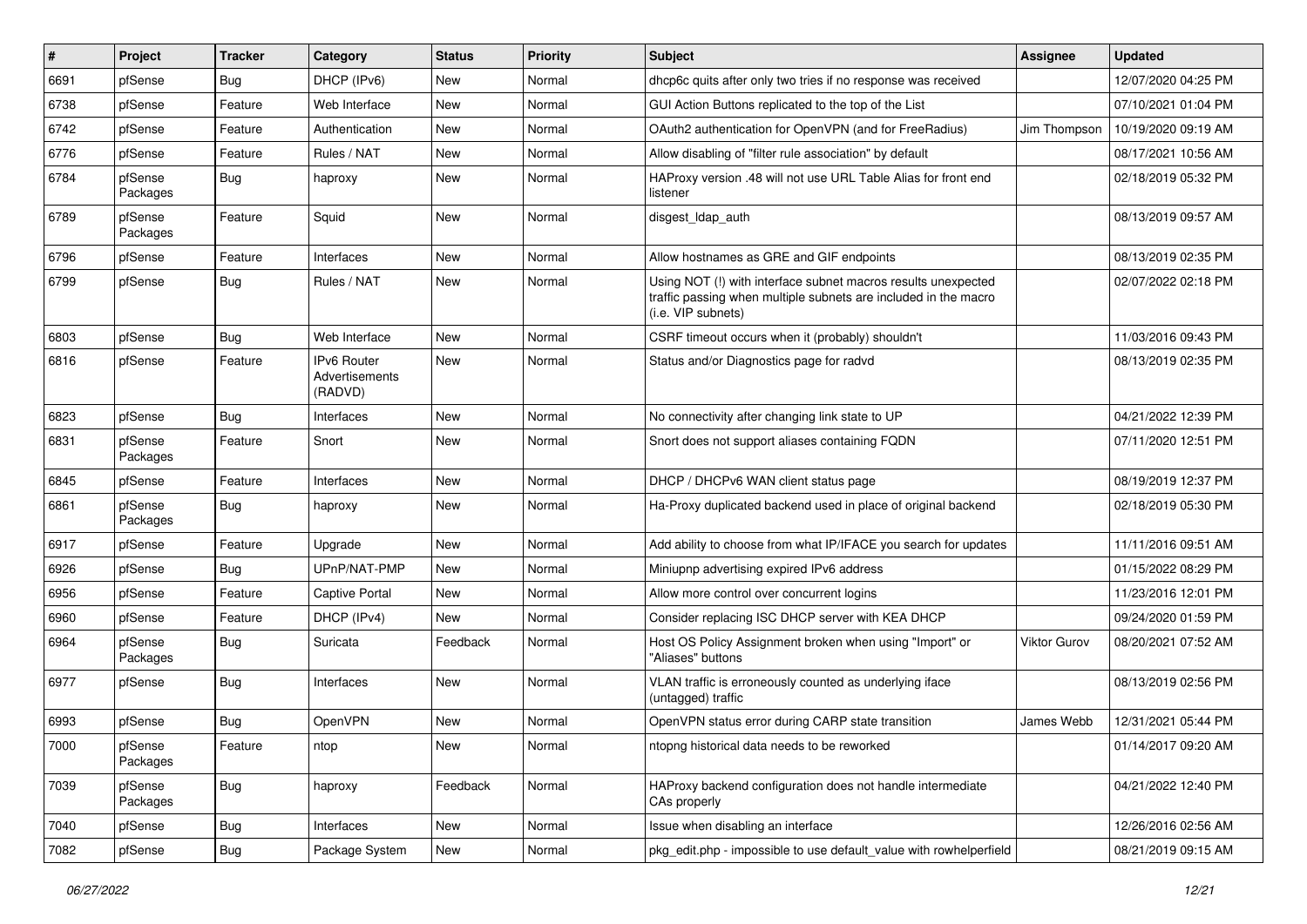| $\#$ | Project             | <b>Tracker</b> | Category                                        | <b>Status</b> | <b>Priority</b> | <b>Subject</b>                                                                                                                   | Assignee             | <b>Updated</b>      |
|------|---------------------|----------------|-------------------------------------------------|---------------|-----------------|----------------------------------------------------------------------------------------------------------------------------------|----------------------|---------------------|
| 7085 | pfSense             | Feature        | Rules / NAT                                     | <b>New</b>    | Normal          | Edit Firewall Rules Seperator                                                                                                    |                      | 09/10/2017 09:15 AM |
| 7096 | pfSense             | <b>Bug</b>     | <b>DNS Resolver</b>                             | Feedback      | Normal          | Unbound fails to start on boot if specific network devices are<br>configured in the "Network Interfaces"                         |                      | 11/22/2021 08:59 AM |
| 7113 | pfSense             | Bug            | Dashboard                                       | <b>New</b>    | Normal          | Interface name in Traffic Graphs                                                                                                 |                      | 12/31/2021 05:40 PM |
| 7138 | pfSense             | Bug            | DHCP (IPv6)                                     | Assigned      | Normal          | Pfsense wide dhcpv6 client doesn't recognise ifid statement                                                                      |                      | 04/21/2022 12:39 PM |
| 7152 | pfSense             | Bug            | <b>DNS Resolver</b>                             | <b>New</b>    | Normal          | Unbound / DNS Resolver issue if "Register DHCP static<br>mappings in the DNS Resolver" set before wildcard DNS custom<br>options |                      | 12/18/2021 04:59 PM |
| 7172 | pfSense             | <b>Bug</b>     | DHCP (IPv4)                                     | <b>New</b>    | Normal          | Sorting by hostname in Services > DHCP Server > LAN should<br>be "natural" (alphanumeric friendly)                               |                      | 08/20/2019 03:47 PM |
| 7182 | pfSense             | Feature        | Dashboard                                       | <b>New</b>    | Normal          | Break up System Widget on the Dashboard                                                                                          |                      | 08/21/2019 08:59 AM |
| 7195 | pfSense             | Bug            | Package System                                  | <b>New</b>    | Normal          | pkg_edit.php - < checkenablefields > tag has no effect on fields<br>other than checkbox/input                                    |                      | 08/21/2019 09:15 AM |
| 7201 | pfSense             | Feature        | <b>NTPD</b>                                     | <b>New</b>    | Normal          | NTP Support multiple GPS reference clocks                                                                                        |                      | 04/27/2021 12:31 PM |
| 7212 | pfSense             | Feature        | Hardware / Drivers                              | <b>New</b>    | Normal          | Provide Driver for SG-1000 Crypto Accelerator                                                                                    | Luiz Souza           | 08/20/2019 08:46 AM |
| 7216 | pfSense             | Feature        | Web Interface                                   | <b>New</b>    | Normal          | Allow user to choose date display format                                                                                         | <b>Phillip Davis</b> | 02/02/2018 04:20 PM |
| 7235 | pfSense             | Bug            | <b>IPsec</b>                                    | <b>New</b>    | Normal          | 4860 has not got significant IPsec performance rising with<br>enabled HW acceleration                                            | Luiz Souza           | 12/18/2021 04:32 PM |
| 7238 | pfSense             | Bug            | Web Interface                                   | New           | Normal          | Menu layout broken when using "Hostname in Menu" with long<br>hostnames                                                          |                      | 02/21/2017 07:01 AM |
| 7244 | pfSense             | Feature        | Developer Tools                                 | <b>New</b>    | Normal          | Publish pfsense as a Vagrant Basebox                                                                                             |                      | 01/29/2019 04:09 AM |
| 7248 | pfSense             | Feature        | <b>IPsec</b>                                    | <b>New</b>    | Normal          | Web UI for IPSec settings should warn about poor security<br>choices                                                             | Jim Pingle           | 10/31/2019 12:15 PM |
| 7260 | pfSense             | Feature        | Rules / NAT                                     | <b>New</b>    | Normal          | Source OS / p0f Database Missing Modern Operating Systems                                                                        |                      | 04/18/2020 02:25 AM |
| 7267 | pfSense<br>Packages | <b>Bug</b>     | Status Traffic Totals                           | <b>New</b>    | Normal          | Status Traffic Totals - Stacked Bar - Scale not high enough                                                                      | Jared Dillard        | 11/18/2020 07:38 AM |
| 7281 | pfSense             | Feature        | OpenVPN                                         | <b>New</b>    | Normal          | OpenVPN: Add support for IPv6 dynamic prefix selection                                                                           |                      | 12/21/2017 08:56 PM |
| 7286 | pfSense             | Bug            | <b>OpenVPN</b>                                  | Incomplete    | Normal          | OpenVPN client is unreliable when you have multiple tunnels                                                                      |                      | 08/19/2019 03:28 PM |
| 7287 | pfSense             | Feature        | <b>NTPD</b>                                     | New           | Normal          | NTP add support for ACTS ref clock                                                                                               |                      | 10/12/2020 07:45 AM |
| 7292 | pfSense             | Feature        | Dynamic DNS                                     | New           | Normal          | DynamicDNS configuration does not sync to HA secondary                                                                           |                      | 02/21/2017 04:56 PM |
| 7303 | pfSense             | <b>Bug</b>     | <b>IPv6 Router</b><br>Advertisements<br>(RADVD) | <b>New</b>    | Normal          | ipv6 connectivity lost on pfSense reboot                                                                                         |                      | 08/20/2019 12:23 PM |
| 7352 | pfSense             | Bug            | Routing                                         | New           | Normal          | pfSense IPv6 static route is dumped after a WAN flap                                                                             |                      | 01/20/2022 09:35 AM |
| 7367 | pfSense<br>Packages | Feature        | Squid                                           | New           | Normal          | Wizard for Squid                                                                                                                 |                      | 03/14/2017 01:59 PM |
| 7373 | pfSense             | <b>Bug</b>     | Rules / NAT                                     | New           | Normal          | Firewall schedules GUI needs to be redone from scratch                                                                           |                      | 08/21/2019 08:56 AM |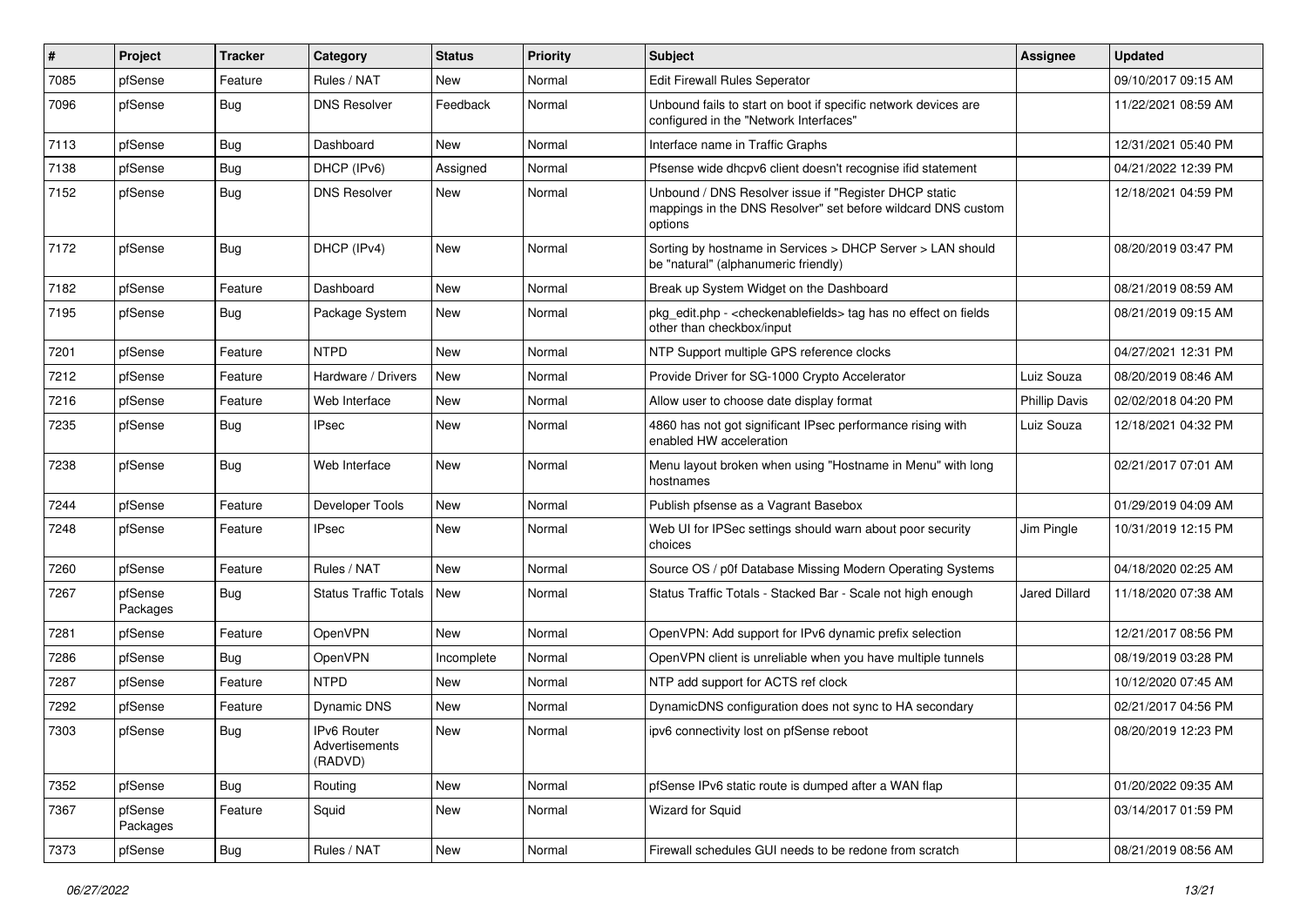| ∦    | Project             | <b>Tracker</b> | Category                            | <b>Status</b> | <b>Priority</b> | <b>Subject</b>                                                                                                                     | <b>Assignee</b>      | <b>Updated</b>      |
|------|---------------------|----------------|-------------------------------------|---------------|-----------------|------------------------------------------------------------------------------------------------------------------------------------|----------------------|---------------------|
| 7385 | pfSense             | Todo           | Web Interface                       | New           | Normal          | Sanitize PHP includes                                                                                                              |                      | 08/13/2019 03:22 PM |
| 7389 | pfSense             | <b>Bug</b>     | <b>Traffic Shaper</b><br>(Limiters) | In Progress   | Normal          | Limiter does not work with transparent proxy                                                                                       | Luiz Souza           | 02/01/2021 03:31 PM |
| 7398 | pfSense             | Feature        | <b>Traffic Graphs</b>               | Assigned      | Normal          | Show average value of bandwidth in/out on Dashboard trafic<br>graph                                                                | Jared Dillard        | 08/21/2019 08:56 AM |
| 7400 | pfSense             | Bug            | <b>Traffic Graphs</b>               | Assigned      | Normal          | Traffic Graphs show bad data on 2.3.3 1                                                                                            | <b>Jared Dillard</b> | 12/31/2021 05:47 PM |
| 7402 | pfSense             | <b>Bug</b>     | Web Interface                       | New           | Normal          | Inconsistent use of htmlentities validation checks                                                                                 |                      | 03/21/2017 08:58 AM |
| 7403 | pfSense<br>Packages | Bug            | FreeRADIUS                          | New           | Normal          | Captive Portal + freeradius2 + MySQL problems with German<br>Umlaut                                                                |                      | 03/17/2017 09:12 AM |
| 7405 | pfSense             | Feature        | DHCP (IPv4)                         | New           | Normal          | Ability to add dhcp host reservations from "Diagnostics -> ARP<br>table"                                                           |                      | 10/12/2020 08:22 AM |
| 7414 | pfSense<br>Packages | Feature        | Snort                               | New           | Normal          | snort needs automated refresh on ip change                                                                                         |                      | 08/20/2019 08:55 AM |
| 7418 | pfSense             | Feature        | <b>Dynamic DNS</b>                  | New           | Normal          | Dynamic dns should be sorted interface name                                                                                        |                      | 08/21/2019 08:58 AM |
| 7420 | pfSense             | <b>Bug</b>     | <b>IPsec</b>                        | New           | Normal          | ipsec status freezing                                                                                                              |                      | 02/13/2020 09:09 AM |
| 7430 | pfSense             | Bug            | Interfaces                          | New           | Normal          | pfsense-utils.inc - where is ipaddr configured() should account<br>for loopback interface                                          |                      | 08/13/2019 03:48 PM |
| 7449 | pfSense<br>Packages | Feature        | OpenVPN Client<br>Export            | New           | Normal          | feature request for openypn-client-export package, add the<br>support for openypn up and down script, for mapping network<br>drive |                      | 08/06/2019 05:06 PM |
| 7453 | pfSense<br>Packages | Bug            | <b>ACME</b>                         | New           | Normal          | DNS-ovh need to save or display consumer key                                                                                       |                      | 04/06/2017 10:54 AM |
| 7462 | pfSense<br>Packages | <b>Bug</b>     | haproxy                             | New           | Normal          | HAproxy not rebinding properly after WAN DHCP IP change                                                                            |                      | 01/11/2018 09:15 AM |
| 7476 | pfSense             | Bug            | Logging                             | New           | Normal          | Dirty buffer used to build log messages?                                                                                           |                      | 04/17/2017 09:51 PM |
| 7535 | pfSense<br>Packages | Feature        | Snort                               | New           | Normal          | Snort messages filling System / General. Should have its own log.                                                                  |                      | 02/18/2019 05:29 PM |
| 7541 | pfSense             | Feature        | Installer                           | New           | Normal          | ZFS Install, add hot spare option                                                                                                  |                      | 08/14/2019 09:32 AM |
| 7551 | pfSense             | <b>Bug</b>     | Rules / NAT                         | New           | Normal          | Dynamic IPsec endpoints not added to rule set after WAN<br>down/up                                                                 |                      | 05/16/2017 02:26 PM |
| 7563 | pfSense             | Feature        | L <sub>2</sub> TP                   | New           | Normal          | I2tp Suggestion: consider allowing IP/Subnet for the user.                                                                         |                      | 08/21/2019 10:52 AM |
| 7589 | pfSense             | <b>Bug</b>     | Diagnostics                         | New           | Normal          | diag_edit.php old print_info_box                                                                                                   |                      | 05/20/2017 05:02 PM |
| 7590 | pfSense             | Bug            | Diagnostics                         | New           | Normal          | diag_edit do not save when nothing to sae (in directory browse<br>view)                                                            |                      | 05/20/2017 05:04 PM |
| 7602 | pfSense             | Feature        | <b>Operating System</b>             | New           | Normal          | Auto-Create bootable USB for recovery                                                                                              |                      | 08/13/2019 09:50 AM |
| 7626 | pfSense             | Feature        | Interfaces                          | New           | Normal          | Add IPoE support for WAN                                                                                                           |                      | 01/01/2022 12:31 AM |
| 7665 | pfSense             | <b>Bug</b>     | Aliases / Tables                    | New           | Normal          | Host range validation for Aliases is not strict enough                                                                             |                      | 08/21/2019 11:01 AM |
| 7671 | pfSense             | Feature        | Gateway Monitoring                  | New           | Normal          | Gateway Monitoring Via Custom Script or Telnet.                                                                                    |                      | 09/18/2020 02:59 PM |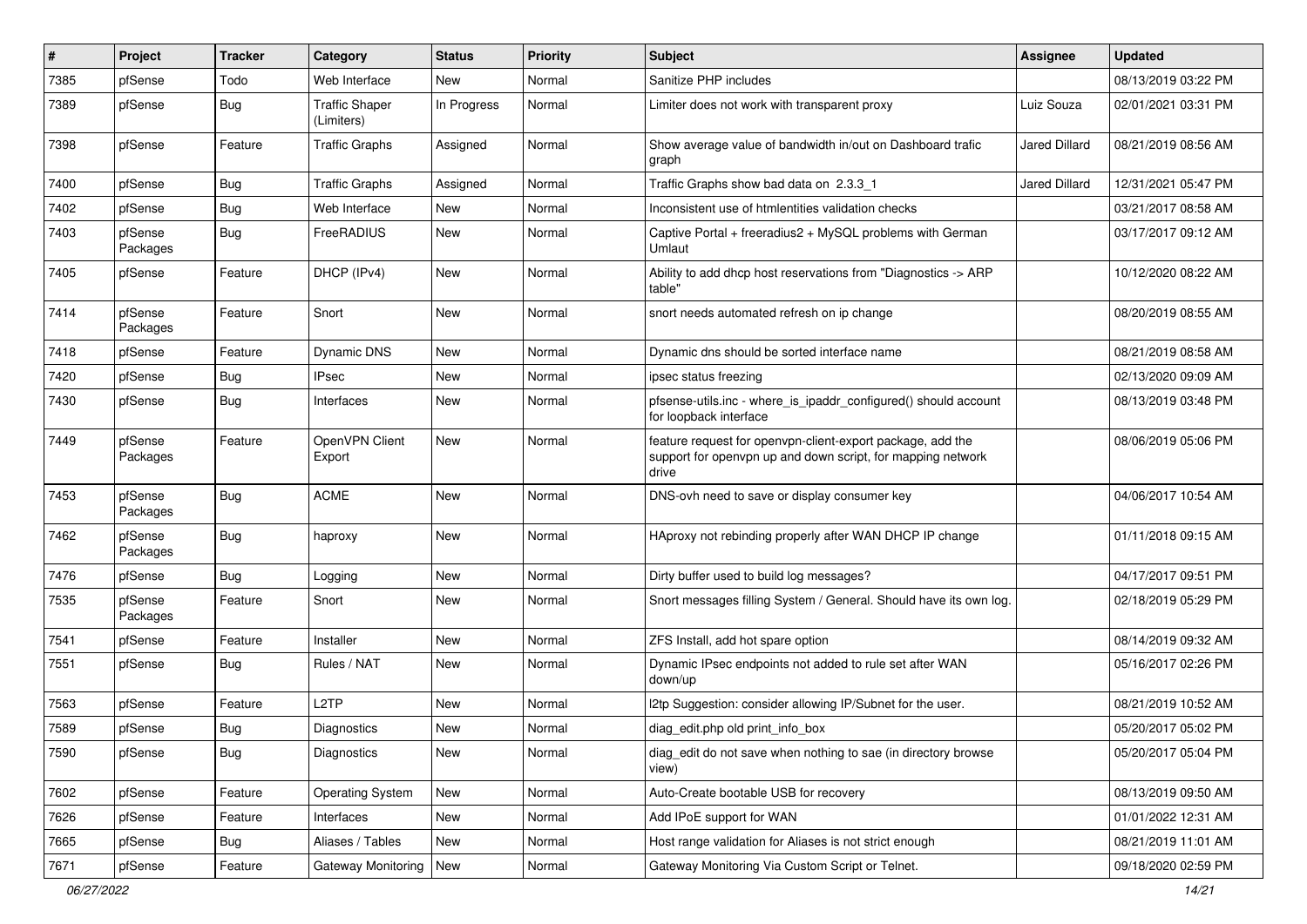| $\vert$ # | Project             | <b>Tracker</b> | Category                                        | <b>Status</b> | <b>Priority</b> | <b>Subject</b>                                                                                                                       | <b>Assignee</b> | <b>Updated</b>      |
|-----------|---------------------|----------------|-------------------------------------------------|---------------|-----------------|--------------------------------------------------------------------------------------------------------------------------------------|-----------------|---------------------|
| 7686      | pfSense<br>Packages | Feature        | haproxy                                         | <b>New</b>    | Normal          | Add option in HAProxy to configure SSL defaults based on the<br>Mozilla SSL Configuration Generator                                  |                 | 08/16/2019 01:09 PM |
| 7691      | pfSense<br>Packages | Feature        | Squid                                           | New           | Normal          | Allow for custom icap services for squid                                                                                             |                 | 08/24/2017 03:16 AM |
| 7699      | pfSense<br>Packages | Feature        | OpenVPN Client<br>Export                        | New           | Normal          | OpenVPN Client Export - Default Gateway                                                                                              |                 | 08/19/2019 03:32 PM |
| 7720      | pfSense             | Feature        | Hardware / Drivers                              | New           | Normal          | Add general watchdog kernel modules (like ichwd) and<br>watchdogd support in the GUI.                                                |                 | 08/19/2019 01:20 PM |
| 7734      | pfSense             | Bug            | DHCP (IPv6)                                     | New           | Normal          | Using opton ia pd0 does not renew prefix and prefix get dropped                                                                      |                 | 07/31/2017 03:46 AM |
| 7737      | pfSense             | <b>Bug</b>     | <b>IPv6 Router</b><br>Advertisements<br>(RADVD) | <b>New</b>    | Normal          | radvd error message                                                                                                                  |                 | 08/13/2019 09:41 AM |
| 7738      | pfSense             | Feature        | <b>IPsec</b>                                    | New           | Normal          | Highlight which IPSec (or other VPN) crypto modes are<br>hardware-accelerated in the UI                                              |                 | 08/13/2019 03:46 PM |
| 7747      | pfSense             | Feature        | Console Menu                                    | New           | Normal          | Minor UI Tweak: Make hitting enter on the console (esp via SSH)<br>should not log you out, but simply redraw the menu                |                 | 08/01/2017 04:03 PM |
| 7757      | pfSense             | Bug            | Backup / Restore                                | <b>New</b>    | Normal          | Auto Config Backup fails to upload unless Default Gateway is up                                                                      |                 | 08/16/2019 12:47 PM |
| 7761      | pfSense             | Feature        | Rules / NAT                                     | <b>New</b>    | Normal          | Add a way to match on IPv6 proto=0 (hop-by-hop header<br>extension)                                                                  |                 | 08/13/2019 03:49 PM |
| 7773      | pfSense             | Feature        | <b>IPsec</b>                                    | <b>New</b>    | Normal          | IPSec using IKEv2 with split DNS not using provided domain<br>names                                                                  |                 | 08/15/2017 05:25 PM |
| 7779      | pfSense             | Bug            | <b>OpenVPN</b>                                  | New           | Normal          | Traffic crossing a site-to-site OpenVPN tunnel fails to fragment.                                                                    |                 | 06/02/2021 08:26 AM |
| 7781      | pfSense             | Feature        | Rules / NAT                                     | <b>New</b>    | Normal          | Please Enable Rule Separators on Manual Outbound NAT                                                                                 |                 | 08/21/2019 09:07 AM |
| 7783      | pfSense             | Feature        | <b>Operating System</b>                         | <b>New</b>    | Normal          | Support for hosting VMs on pfSense using bhyve                                                                                       |                 | 03/25/2022 11:53 AM |
| 7797      | pfSense<br>Packages | Bug            | Squid                                           | Feedback      | Normal          | Squid Reverse Proxy alternating between destinations                                                                                 |                 | 04/21/2022 12:40 PM |
| 7799      | pfSense             | Feature        | Rules / NAT                                     | <b>New</b>    | Normal          | Make an ajax call to toggle logging by clicking on the logging icon<br>next to a rule                                                |                 | 08/13/2019 09:40 AM |
| 7800      | pfSense             | Feature        | Logging                                         | <b>New</b>    | Normal          | Add option for state logging                                                                                                         |                 | 08/13/2019 03:51 PM |
| 7812      | pfSense             | Feature        | Web Interface                                   | <b>New</b>    | Normal          | ZFS handling of autopreplace                                                                                                         |                 | 08/13/2019 03:53 PM |
| 7821      | pfSense             | Bug            | DHCP (IPv6)                                     | <b>New</b>    | Normal          | GIF does not support broadcast                                                                                                       |                 | 08/29/2017 10:50 AM |
| 7852      | pfSense             | Feature        | <b>DNS Resolver</b>                             | <b>New</b>    | Normal          | Add views support to Unbound GUI                                                                                                     |                 | 09/11/2017 12:26 PM |
| 7863      | pfSense             | <b>Bug</b>     | User Manager /<br>Privileges                    | <b>New</b>    | Normal          | The "WebCfg - All pages" permission inclueds the "User -<br>System: Shell account access" even though that is not a<br>WebCofg page. |                 | 09/16/2017 05:13 AM |
| 7881      | pfSense             | Feature        | <b>OpenVPN</b>                                  | New           | Normal          | OpenVPN client - add support for multiple server entries                                                                             |                 | 08/14/2019 09:32 AM |
| 7888      | pfSense             | Feature        | Package System                                  | <b>New</b>    | Normal          | Add a button in package manager GUI to upgrade all packages                                                                          |                 | 09/28/2017 05:50 AM |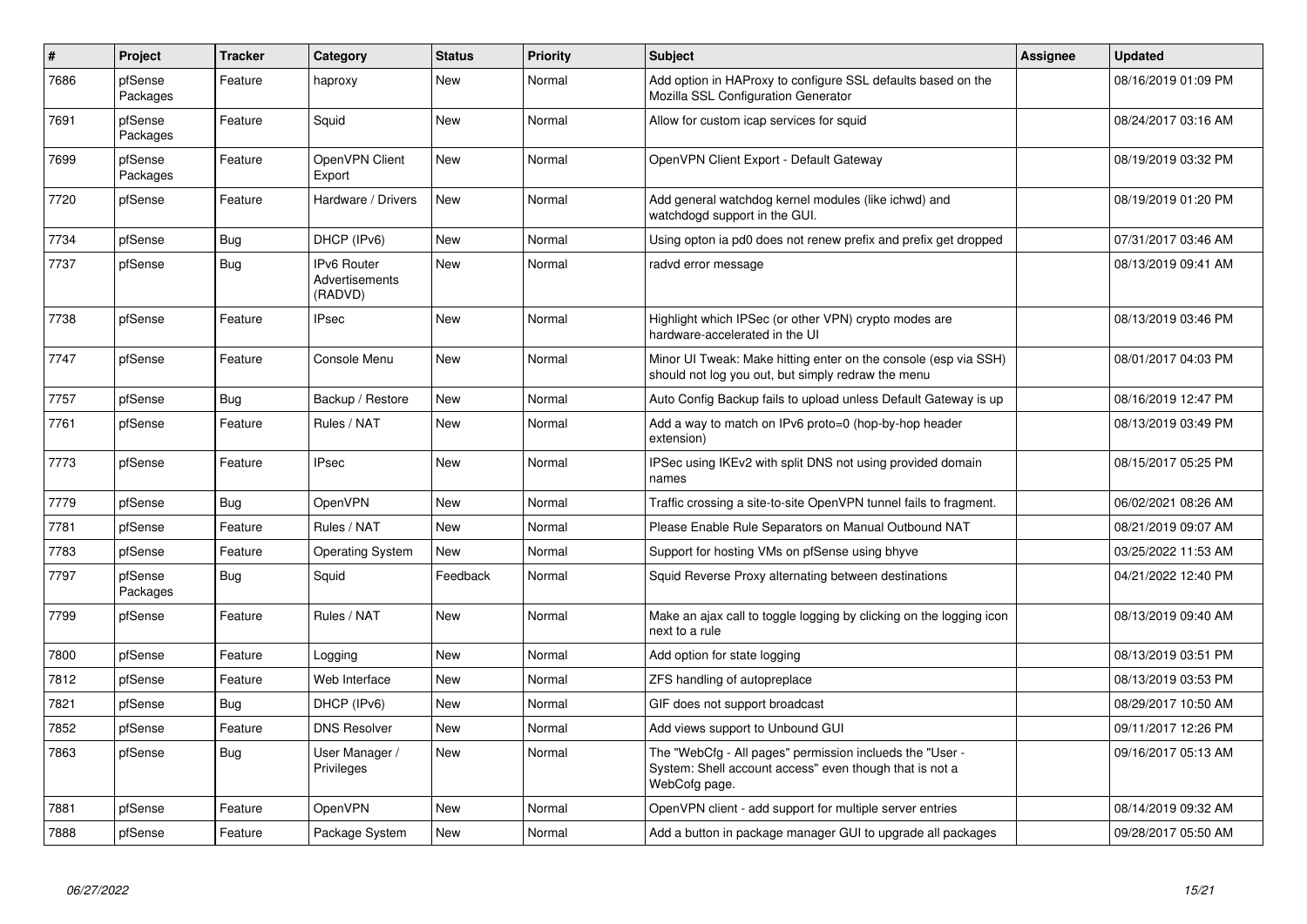| #    | Project             | <b>Tracker</b> | Category                            | <b>Status</b> | <b>Priority</b> | <b>Subject</b>                                                                                            | Assignee   | <b>Updated</b>      |
|------|---------------------|----------------|-------------------------------------|---------------|-----------------|-----------------------------------------------------------------------------------------------------------|------------|---------------------|
| 7899 | pfSense             | <b>Bug</b>     | <b>Traffic Shaper</b><br>(ALTQ)     | New           | Normal          | a floating 'match' rule on LAN does not put traffic from a broswer<br>on a clientpc into a shaper queue   |            | 09/28/2017 09:16 AM |
| 7903 | pfSense<br>Packages | Feature        | New Package<br>Request              | New           | Normal          | Duo ssh package                                                                                           |            | 01/16/2021 12:44 AM |
| 7922 | pfSense             | Feature        | Rules / NAT                         | New           | Normal          | Add the option to select the ISP IPv6 Delegated Prefix as a<br>destination in firewall rules              |            | 10/10/2017 06:36 PM |
| 7943 | pfSense             | <b>Bug</b>     | Web Interface                       | New           | Normal          | CSS Overflow Fix for Drop Down Menus in webConfigurator                                                   |            | 11/21/2020 02:54 PM |
| 7954 | pfSense<br>Packages | Bug            | Squid                               | Confirmed     | Normal          | Package upgrade/reinstall gets stuck on deinstall if the<br>package-provided service is not running       |            | 10/18/2017 12:04 PM |
| 7956 | pfSense             | Feature        | Web Interface                       | <b>New</b>    | Normal          | Favicon able to match GUI colour setting?                                                                 |            | 10/17/2017 06:36 AM |
| 7957 | pfSense             | Feature        | Web Interface                       | New           | Normal          | GUI theme - separate "colour" from "compact/normal" in theme<br>dropdown                                  |            | 10/17/2017 06:58 AM |
| 7964 | pfSense             | Bug            | Multi-WAN                           | New           | Normal          | Restart openvpn on gateway switching                                                                      |            | 08/19/2019 12:35 PM |
| 7971 | pfSense             | Feature        | <b>Captive Portal</b>               | New           | Normal          | Allow import, export and synchronization of MACs under Captive<br>Portal service                          |            | 10/19/2017 04:56 AM |
| 7974 | pfSense             | Feature        | Dashboard                           | <b>New</b>    | Normal          | <b>ZFS RAID Monitor Not available</b>                                                                     |            | 08/20/2019 01:34 PM |
| 7977 | pfSense             | <b>Bug</b>     | Translations                        | New           | Normal          | English text shown in stead of translated text (Routing - Gateway<br>groups - edit)                       |            | 08/21/2019 11:28 AM |
| 7986 | pfSense             | Bug            | <b>Wireless</b>                     | New           | Normal          | WLAN card no longer properly initialized under 2.4.0                                                      |            | 06/19/2020 08:08 AM |
| 7988 | pfSense             | Feature        | Web Interface                       | New           | Normal          | Compact Theme based on Compact-RED with the default theme<br>colors.                                      |            | 10/23/2017 05:34 AM |
| 8004 | pfSense             | Bug            | <b>NAT Reflection</b>               | New           | Normal          | Error notice for a deleted NAT that had a RULE or an existing<br>NAT which is claimed to have no NAT port |            | 10/24/2017 06:39 PM |
| 8013 | pfSense             | Bug            | <b>IPsec</b>                        | <b>New</b>    | Normal          | IPsec MSS clamping value shared for IPv4 and IPv6                                                         | Luiz Souza | 10/28/2021 01:37 PM |
| 8031 | pfSense<br>Packages | Feature        | FreeRADIUS                          | New           | Normal          | FreeRADIUS copy entry function                                                                            |            | 08/16/2019 01:01 PM |
| 8036 | pfSense             | Feature        | <b>IPsec</b>                        | <b>New</b>    | Normal          | Want to run multiple Mobile Client IKEv2 server instances                                                 |            | 08/14/2019 09:31 AM |
| 8066 | pfSense             | <b>Bug</b>     | Routing                             | New           | Normal          | Static routes not applied when they go out a interface using carp                                         |            | 11/08/2017 02:04 AM |
| 8072 | pfSense             | Bug            | <b>Traffic Shaper</b><br>(Limiters) | <b>New</b>    | Normal          | Limiter / Queue mask issues?                                                                              | Ivor Kreso | 11/08/2017 07:56 PM |
| 8073 | pfSense             | Bug            | IPsec                               | New           | Normal          | Traffic inexplicably not going through IPSEC despite (in theory)<br>matching SPs                          |            | 11/09/2017 02:51 AM |
| 8076 | pfSense             | <b>Bug</b>     | Backup / Restore                    | New           | Normal          | User can easily apply an unusable interface configuration after<br>restore                                |            | 08/14/2019 10:52 AM |
| 8078 | pfSense             | Feature        | PPP Interfaces                      | New           | Normal          | PPPoE Reconnect Wait Time                                                                                 |            | 11/09/2017 05:13 PM |
| 8087 | pfSense             | Bug            | Authentication                      | New           | Normal          | Provide Calling-Station-ID to RADIUS backed VPN connections                                               |            | 06/06/2020 05:36 AM |
| 8095 | pfSense             | <b>Bug</b>     | Translations                        | New           | Normal          | Unescaped simple quotes break JavaScript features when the<br>French translation is enabled               |            | 08/21/2019 09:06 AM |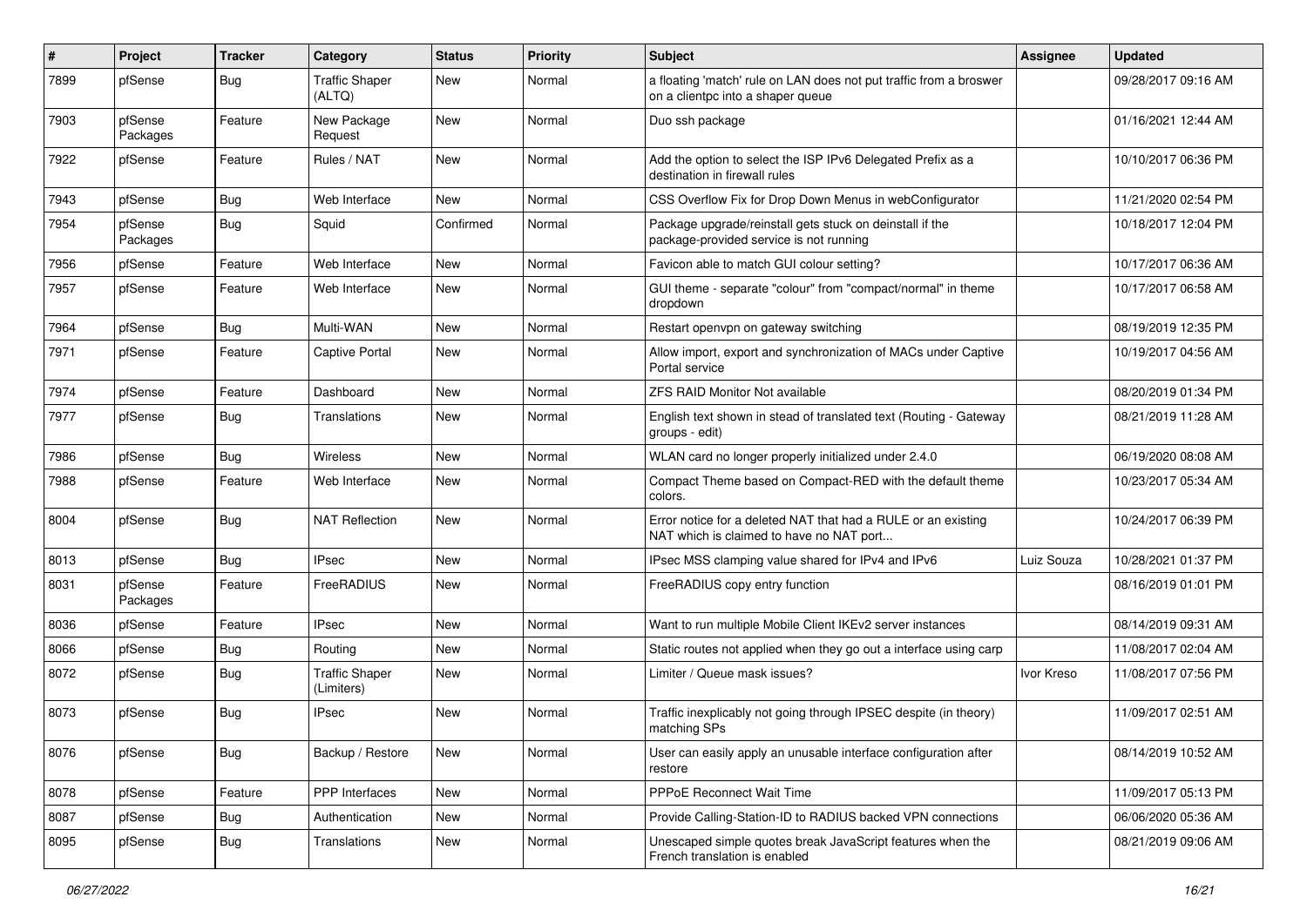| $\#$ | Project             | <b>Tracker</b> | Category                | <b>Status</b> | <b>Priority</b> | Subject                                                                                       | Assignee                 | <b>Updated</b>      |
|------|---------------------|----------------|-------------------------|---------------|-----------------|-----------------------------------------------------------------------------------------------|--------------------------|---------------------|
| 8099 | pfSense<br>Packages | Feature        | Telegraf                | New           | Normal          | Add more configuration flexibility to Telegraf                                                |                          | 08/13/2019 09:39 AM |
| 8100 | pfSense             | <b>Bug</b>     | CARP                    | <b>New</b>    | Normal          | pfsync Initially Deletes States on Primary for Connections<br>Established through Secondary   | Luiz Souza               | 02/08/2022 12:59 PM |
| 8113 | pfSense             | Bug            | Interfaces              | <b>New</b>    | Normal          | MTU setting on bridge, openvpn clients ignored                                                |                          | 12/31/2021 05:55 PM |
| 8121 | pfSense<br>Packages | Feature        | haproxy                 | New           | Normal          | haproxy, allow to generate backends even they don't seem to be<br>used                        |                          | 11/23/2017 04:04 AM |
| 8122 | pfSense             | <b>Bug</b>     | OpenVPN                 | <b>New</b>    | Normal          | openypn client is unable to use OTP (temporary) passwords                                     |                          | 04/16/2018 09:28 AM |
| 8130 | pfSense             | Bug            | Traffic Graphs          | New           | Normal          | Status - Monitoring - Area chart displays traffic data differently<br>than Line or Bar charts |                          | 11/26/2017 01:40 PM |
| 8146 | pfSense<br>Packages | Feature        | <b>BIND</b>             | <b>New</b>    | Normal          | Zone Domain Records more powerfull for BIND Zones                                             |                          | 08/13/2019 09:39 AM |
| 8149 | pfSense             | Feature        | <b>NTPD</b>             | <b>New</b>    | Normal          | <b>NTPsec</b>                                                                                 |                          | 10/11/2020 10:59 AM |
| 8168 | pfSense             | Feature        | <b>IPsec</b>            | <b>New</b>    | Normal          | strongswan dhcp option                                                                        |                          | 12/19/2017 04:14 AM |
| 8170 | pfSense             | Feature        | <b>XMLRPC</b>           | New           | Normal          | XMLRPC Sync deletes entires on remote System                                                  |                          | 08/21/2019 10:42 AM |
| 8173 | pfSense             | Feature        | Interfaces              | <b>New</b>    | Normal          | dhcp6c - RAW Options                                                                          |                          | 05/29/2022 05:34 PM |
| 8176 | pfSense             | <b>Bug</b>     | Package System          | New           | Normal          | /schema/packages.dtd -- referenced in *xml, but missing?                                      |                          | 12/09/2017 06:52 PM |
| 8177 | pfSense             | Bug            | Package System          | New           | Normal          | "/xsl/package.xsl" is referenced in package XML files but not on<br>the firewall              |                          | 08/14/2019 09:56 AM |
| 8178 | pfSense             | Feature        | Package System          | New           | Normal          | Allow setting attributes for form elements in package XML                                     |                          | 12/09/2017 07:48 PM |
| 8179 | pfSense             | <b>Bug</b>     | DHCP (IPv4)             | Feedback      | Normal          | Incorrect reverse DNS zone in DHCP server config for<br>non-octet-aligned subnet mask         | Renato<br><b>Botelho</b> | 02/09/2022 11:17 PM |
| 8180 | pfSense<br>Packages | <b>Bug</b>     | syslog-ng               | New           | Normal          | syslog-ng default log file                                                                    |                          | 01/16/2018 12:53 PM |
| 8197 | pfSense<br>Packages | <b>Bug</b>     | <b>BIND</b>             | New           | Normal          | BIND UI fails to properly update zone with inline DNSSEC signing<br>enabled                   |                          | 02/18/2019 05:23 PM |
| 8199 | pfSense<br>Packages | Feature        | <b>BIND</b>             | New           | Normal          | Support reordering and/or sort alphabetically across BIND<br>package                          |                          | 12/12/2017 02:05 AM |
| 8207 | pfSense             | Bug            | <b>Operating System</b> | <b>New</b>    | Normal          | 2.4 cannot boot as a Xen VM with more than 7 NICs                                             |                          | 06/25/2022 05:42 PM |
| 8213 | pfSense<br>Packages | <b>Bug</b>     | haproxy                 | New           | Normal          | acl src file not populated from alias                                                         |                          | 12/21/2017 02:02 PM |
| 8216 | pfSense<br>Packages | Feature        | Telegraf                | New           | Normal          | Add prometheus output for telegraf                                                            |                          | 09/09/2020 05:33 AM |
| 8224 | pfSense<br>Packages | Feature        | FreeRADIUS              | New           | Normal          | Add "OU" field to FreeRADIUS page                                                             |                          | 02/21/2018 12:53 AM |
| 8229 | pfSense<br>Packages | <b>Bug</b>     | syslog-ng               | <b>New</b>    | Normal          | syslog-ng stops parsing logs after logrotate run                                              |                          | 01/26/2018 12:00 PM |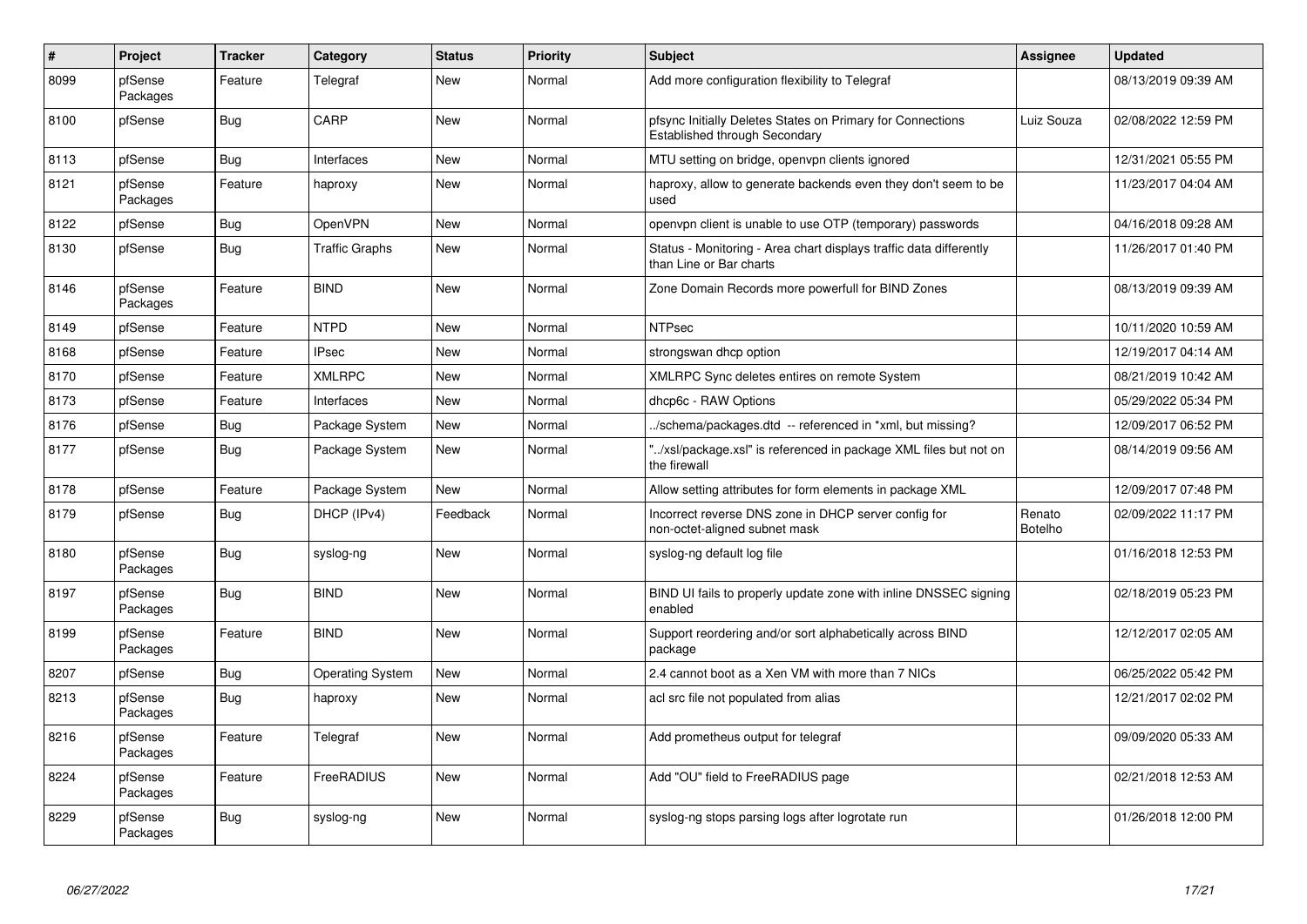| $\pmb{\#}$ | Project             | <b>Tracker</b> | Category                                        | <b>Status</b> | <b>Priority</b> | <b>Subject</b>                                                                                                          | Assignee             | <b>Updated</b>      |
|------------|---------------------|----------------|-------------------------------------------------|---------------|-----------------|-------------------------------------------------------------------------------------------------------------------------|----------------------|---------------------|
| 8230       | pfSense<br>Packages | Feature        | Telegraf                                        | New           | Normal          | telegraf automatic input plugins configuration for enabled pfsense<br>package                                           |                      | 02/18/2019 05:23 PM |
| 8232       | pfSense<br>Packages | Feature        | haproxy                                         | New           | Normal          | different ssl options based on the sni name                                                                             |                      | 01/30/2019 10:36 AM |
| 8236       | pfSense             | Feature        | <b>DNS Resolver</b>                             | <b>New</b>    | Normal          | Ability to configure "forward-first" and "forward-host" options for<br>more robust domain overrides in DNS Resolver     |                      | 12/26/2017 01:26 AM |
| 8243       | pfSense             | Feature        | <b>XMLRPC</b>                                   | New           | Normal          | Sync dashboard settings over xmlrpc                                                                                     |                      | 08/21/2019 10:42 AM |
| 8251       | pfSense<br>Packages | Bug            | FreeRADIUS                                      | Feedback      | Normal          | Captiveportal + FreeRadius "Last activity" resets to Session start                                                      |                      | 08/13/2019 11:10 AM |
| 8262       | pfSense             | Feature        | <b>IPv6 Router</b><br>Advertisements<br>(RADVD) | New           | Normal          | Make each prefix flags configurable separately.                                                                         |                      | 01/16/2018 12:35 PM |
| 8263       | pfSense             | Bug            | <b>Traffic Shaper</b><br>(ALTQ)                 | New           | Normal          | Cannot create a nonlinear `Link Share` service curve because of:<br>"the sum of the child bandwidth higher than parent" |                      | 11/05/2020 07:31 AM |
| 8264       | pfSense<br>Packages | Bug            | FreeRADIUS                                      | New           | Normal          | Radiusd restart on WAN change results in freeradius not running<br>(and possible solution)                              |                      | 04/21/2022 12:39 PM |
| 8274       | pfSense             | Feature        | <b>Traffic Graphs</b>                           | New           | Normal          | Reverse Inverse Traffic Graph View                                                                                      | Jared Dillard        | 08/14/2019 10:31 AM |
| 8279       | pfSense<br>Packages | Feature        | pfBlockerNG                                     | New           | Normal          | Consider adding a new option to the Rule Order                                                                          |                      | 08/20/2019 09:00 AM |
| 8285       | pfSense             | Bug            | Web Interface                                   | New           | Normal          | Actions on stale data may result in catastrophic results                                                                |                      | 01/16/2018 08:08 PM |
| 8295       | pfSense<br>Packages | Bug            | syslog-ng                                       | New           | Normal          | syslog-ng logrotates tls files                                                                                          |                      | 02/14/2018 06:12 AM |
| 8309       | pfSense             | Feature        | Hardware / Drivers                              | New           | Normal          | Include apuled driver to add support for LEDs on PC Engines<br>APU boards                                               | Darryn Storm         | 08/20/2019 08:47 AM |
| 8313       | pfSense             | Bug            | Notifications                                   | <b>New</b>    | Normal          | STARTTLS auto detection not working                                                                                     |                      | 04/21/2022 12:39 PM |
| 8315       | pfSense<br>Packages | Bug            | Mail report                                     | Feedback      | Normal          | Mail Report mail report send() behavior different than<br>notify_via_smtp()                                             | Jim Pingle           | 09/24/2019 10:12 AM |
| 8324       | pfSense             | <b>Bug</b>     | Hardware / Drivers                              | New           | Normal          | bxe cards require promisc for OSPF                                                                                      | Luiz Souza           | 05/25/2020 03:19 PM |
| 8325       | pfSense             | <b>Bug</b>     | UPnP/NAT-PMP                                    | New           | Normal          | UPnP not available for pppoe-Clients                                                                                    |                      | 11/15/2020 10:33 AM |
| 8330       | pfSense             | Feature        | DHCP (IPv4)                                     | New           | Normal          | add options for ddns-local-address statements                                                                           |                      | 04/27/2021 12:31 PM |
| 8335       | pfSense             | <b>Bug</b>     | LAGG Interfaces                                 | New           | Normal          | System hang with LACP downlink to UniFi switch                                                                          |                      | 08/21/2019 11:18 AM |
| 8343       | pfSense             | <b>Bug</b>     | Gateways                                        | New           | Normal          | Gateway Routes (Default Routes) not removed in Kernel when<br>removed from GUI                                          |                      | 05/14/2020 01:22 AM |
| 8346       | pfSense             | Feature        | <b>IPsec</b>                                    | New           | Normal          | Let pFSense act as an IPSec XAuth VPN Client                                                                            |                      | 02/23/2018 07:39 AM |
| 8349       | pfSense             | Feature        | <b>Traffic Graphs</b>                           | New           | Normal          | Show the actual numerical information (upload/download speeds)<br>in the traffic graph dashboard widget                 | <b>Jared Dillard</b> | 02/28/2018 09:42 AM |
| 8372       | pfSense             | Feature        | Logging                                         | New           | Normal          | add gui setting to adjust refresh rate for dynamic firewall logs                                                        |                      | 08/14/2019 10:31 AM |
| 8380       | pfSense             | Bug            | OpenVPN                                         | New           | Normal          | OpenVPN RADIUS password length is not constant                                                                          | Jim Pingle           | 07/17/2020 11:46 AM |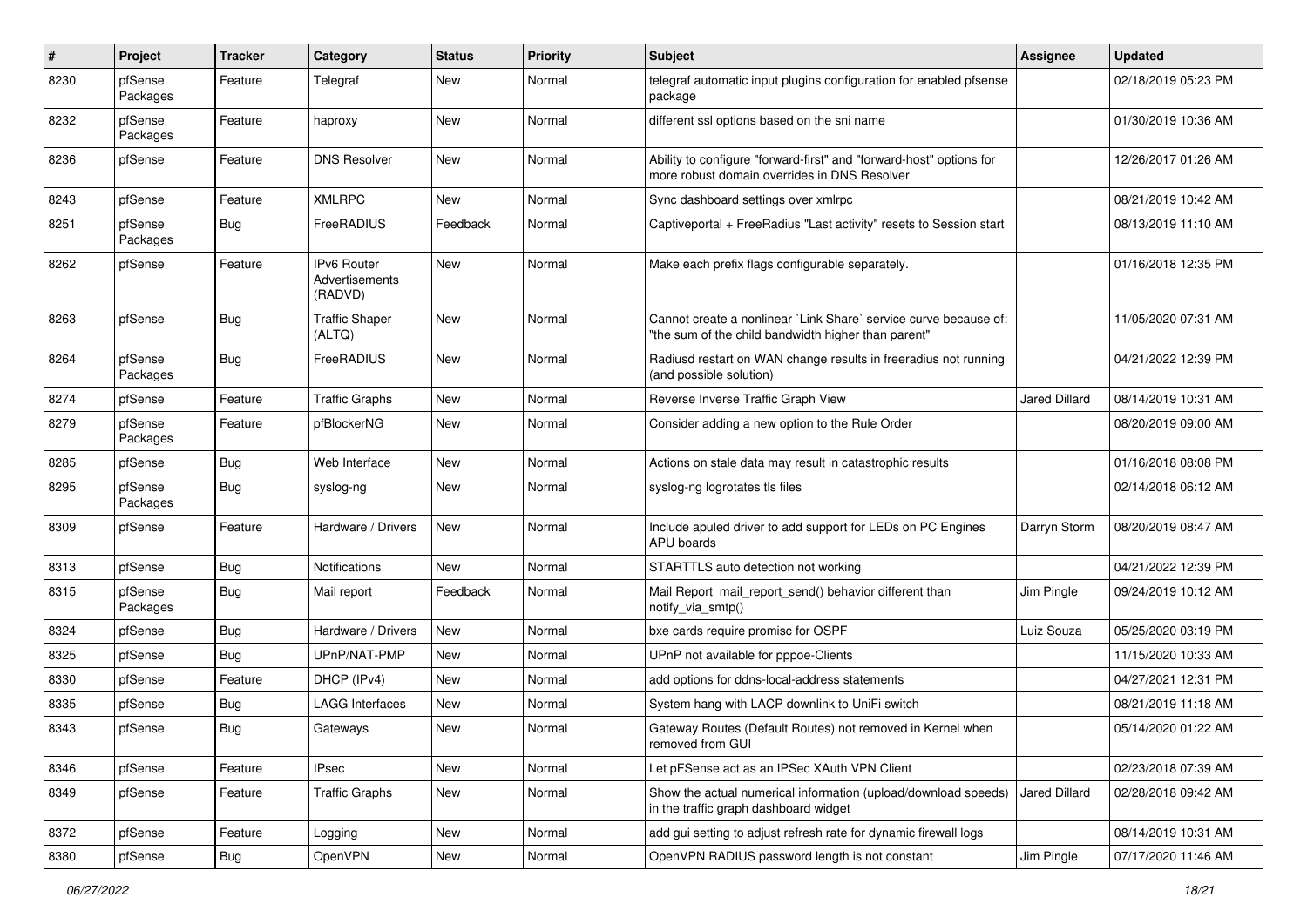| ∦    | Project             | <b>Tracker</b> | Category                 | <b>Status</b> | <b>Priority</b> | <b>Subject</b>                                                                                                          | Assignee   | <b>Updated</b>      |
|------|---------------------|----------------|--------------------------|---------------|-----------------|-------------------------------------------------------------------------------------------------------------------------|------------|---------------------|
| 8385 | pfSense             | Feature        | Rules / NAT              | New           | Normal          | Utilize IP addresses from successfully authenticated OpenVPN<br>endpoints to Update Firewall Rules                      |            | 07/19/2018 03:07 PM |
| 8401 | pfSense             | Bug            | Installer                | New           | Normal          | Issues related to keys representing alphabetic characters specific<br>to Scandinavian languages and to some other keys. |            | 03/30/2018 11:06 AM |
| 8406 | pfSense             | <b>Bug</b>     | Dynamic DNS              | New           | Normal          | DDNS IPV6 Cloudflare Client does not detect PPOE address                                                                |            | 03/31/2018 11:56 AM |
| 8419 | pfSense             | Bug            | Web Interface            | New           | Normal          | webgui, when menubar is fixed to the top of the screen, the last<br>items of long menus cannot be seen/used.            |            | 07/19/2018 03:10 PM |
| 8432 | pfSense             | <b>Bug</b>     | <b>Dynamic DNS</b>       | <b>New</b>    | Normal          | Dynamic DNS Client gives an error that it can't find IPv6 address<br>when WAN interface is a LAGG                       |            | 09/17/2020 05:23 AM |
| 8435 | pfSense             | <b>Bug</b>     | Interfaces               | New           | Normal          | DHCPv6 unusable in certain circumstances (US AT&T Fiber, etc.)                                                          |            | 08/14/2019 10:52 AM |
| 8483 | pfSense             | Feature        | Traffic Shaper<br>(ALTQ) | New           | Normal          | Allow user to choose order of Queues status                                                                             |            | 08/21/2019 09:12 AM |
| 8512 | pfSense             | Bug            | <b>PPP</b> Interfaces    | <b>New</b>    | Normal          | PPPoE reconnect fails after interface flap                                                                              |            | 08/20/2019 10:06 AM |
| 8516 | pfSense<br>Packages | Bug            | FreeRADIUS               | New           | Normal          | FreeRADIUS requires settings re-saved after pfSense upgrade                                                             | Jim Pingle | 12/31/2021 05:58 PM |
| 8517 | pfSense<br>Packages | Feature        | New Package<br>Request   | <b>New</b>    | Normal          | OpenConnect client                                                                                                      |            | 08/13/2019 10:01 AM |
| 8520 | pfSense             | Feature        | Interfaces               | New           | Normal          | Option to auto-renew DHCP on interface with an offline gateway<br>or marked as down                                     |            | 07/20/2021 11:00 AM |
| 8526 | pfSense             | Bug            | Interfaces               | <b>New</b>    | Normal          | DHCP client ignores server replies when 802.1g tagging is used                                                          |            | 08/14/2019 10:52 AM |
| 8547 | pfSense<br>Packages | Feature        | New Package<br>Request   | New           | Normal          | fwknop Port Knocking Package                                                                                            |            | 02/08/2021 12:17 PM |
| 8558 | pfSense             | Feature        | Web Interface            | New           | Normal          | Add more table sorting in various UI pages                                                                              |            | 08/21/2019 09:14 AM |
| 8560 | pfSense<br>Packages | Bug            | <b>ACME</b>              | New           | Normal          | ACME: can't update DNS records in DNSMadeEasy registar for<br>several domains with different API keys/ids               |            | 06/08/2018 01:28 PM |
| 8566 | pfSense             | Bug            | CARP                     | <b>New</b>    | Normal          | Wrong IPv6 source in NS request in case using of IPv6 alias                                                             |            | 06/12/2018 01:26 PM |
| 8567 | pfSense             | Bug            | CARP                     | <b>New</b>    | Normal          | Using IPv6 VIP alias for services may affect CARP IPv6 VIP work                                                         |            | 06/12/2018 01:26 PM |
| 8570 | pfSense             | <b>Bug</b>     | <b>XML Parser</b>        | New           | Normal          | Empty (dn)shaper config gets populated with newline                                                                     |            | 08/20/2019 02:45 PM |
| 8589 | pfSense<br>Packages | Bug            | FreeRADIUS               | New           | Normal          | FreeRadius 0.15.5_2 ignoring tunnelled-reply=no                                                                         |            | 02/18/2019 03:40 PM |
| 8611 | pfSense             | <b>Bug</b>     | Interfaces               | In Progress   | Normal          | unable to receive IPv6 RA's on SG-1000, default route lost                                                              | Luiz Souza | 02/01/2021 03:31 PM |
| 8614 | pfSense             | <b>Bug</b>     | DHCP (IPv4)              | New           | Normal          | Cannot remove Additional BOOTP/DHCP Options                                                                             |            | 08/21/2019 09:15 AM |
| 8641 | pfSense             | Feature        | Web Interface            | New           | Normal          | Need way to disable HSTS and/or replace webConfigurator<br>certificate from CLI                                         |            | 07/16/2018 10:21 AM |
| 8686 | pfSense             | Bug            | IPsec                    | New           | Normal          | IPsec VTI: Assigned interface firewall rules are never parsed                                                           |            | 02/10/2021 12:15 PM |
| 8705 | pfSense<br>Packages | <b>Bug</b>     | syslog-ng                | New           | Normal          | Syslog-NG error in latest snapshot                                                                                      |            | 07/27/2018 10:17 AM |
| 8711 | pfSense             | <b>Bug</b>     | <b>IGMP Proxy</b>        | New           | Normal          | igmpproxy with PPPoE Interfaces                                                                                         |            | 07/28/2018 09:21 AM |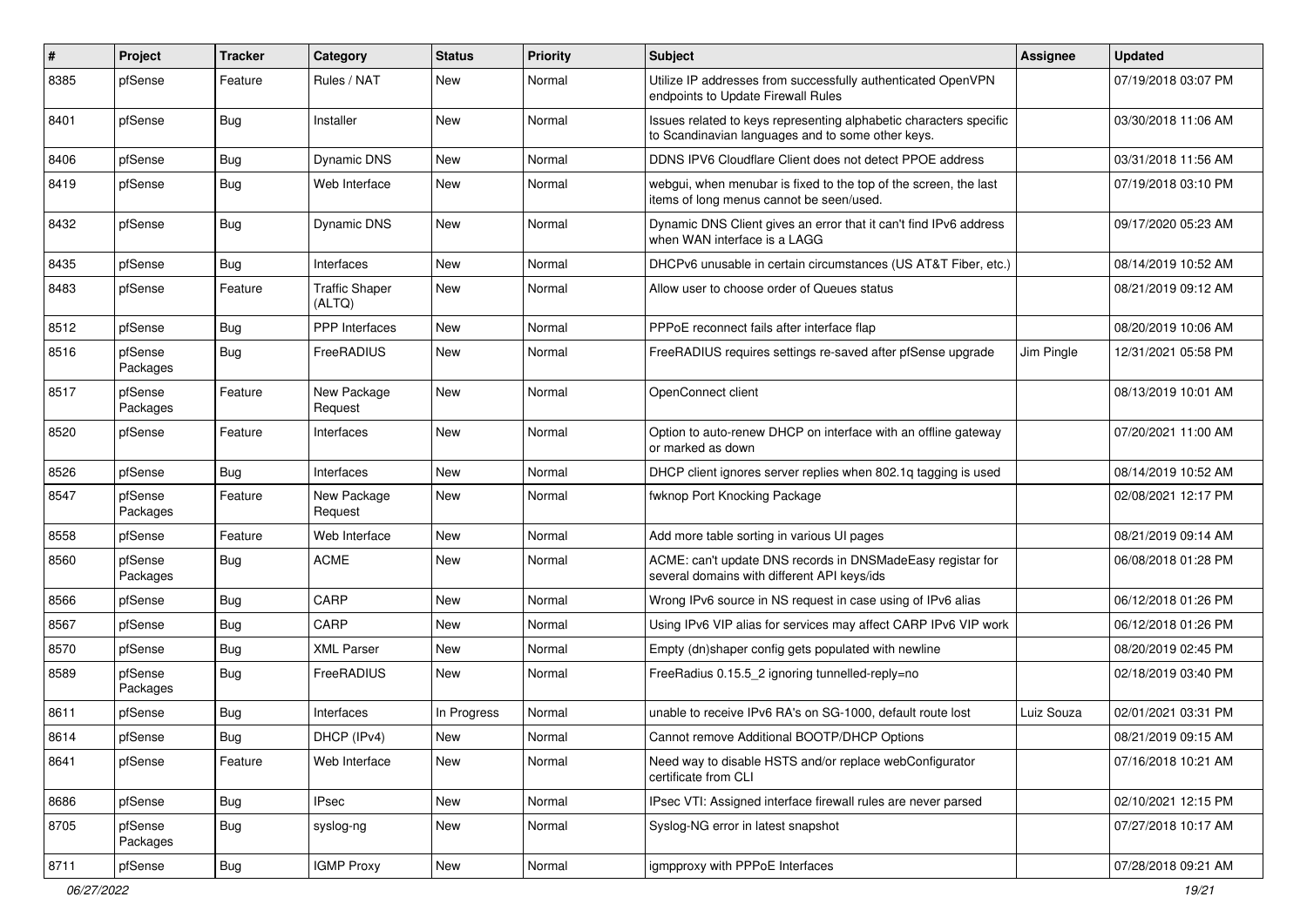| $\pmb{\#}$ | Project             | <b>Tracker</b> | Category                            | <b>Status</b> | <b>Priority</b> | <b>Subject</b>                                                                                                                             | <b>Assignee</b> | <b>Updated</b>      |
|------------|---------------------|----------------|-------------------------------------|---------------|-----------------|--------------------------------------------------------------------------------------------------------------------------------------------|-----------------|---------------------|
| 8712       | pfSense             | Feature        | <b>Traffic Shaper</b><br>(ALTQ)     | New           | Normal          | QOS on ipsec links                                                                                                                         |                 | 06/22/2020 06:27 AM |
| 8752       | pfSense<br>Packages | Bug            | squidguard                          | New           | Normal          | For SquidGuard in "Common ACL" menu "Target Rules List"<br>"access" option always stays with default value '---' for my Target<br>category |                 | 08/06/2018 05:53 AM |
| 8769       | pfSense<br>Packages | Feature        | FreeRADIUS                          | New           | Normal          | Allow FreeRADIUS users to change their own Passwords and<br>Pins                                                                           |                 | 10/11/2018 11:34 AM |
| 8770       | pfSense             | <b>Bug</b>     | Interfaces                          | <b>New</b>    | Normal          | QinQ interfaces always show as active                                                                                                      |                 | 02/01/2020 09:47 AM |
| 8794       | pfSense             | Feature        | <b>NTPD</b>                         | New           | Normal          | NTP authentiction                                                                                                                          | Tod L           | 08/05/2021 01:20 AM |
| 8804       | pfSense             | <b>Bug</b>     | <b>PPP</b> Interfaces               | New           | Normal          | Netgate SG-1000 PPPoE Keepalives not prioritized, internet<br>drops                                                                        |                 | 08/20/2019 10:06 AM |
| 8815       | pfSense             | Bug            | Interfaces                          | New           | Normal          | IP addresses are removed from interfaces when link is lost and<br>either IPv4 or IPv6 is dynamic                                           | Luiz Souza      | 07/21/2021 07:49 AM |
| 8827       | pfSense<br>Packages | Bug            | squidguard                          | <b>New</b>    | Normal          | Squidguard: ACL redirect modes 'redirect' and 'err page' send<br>unresolvable URLs to the client.                                          | Viktor Gurov    | 12/21/2021 05:49 AM |
| 8836       | pfSense<br>Packages | Feature        | FreeRADIUS                          | <b>New</b>    | Normal          | Define Idap group vlan assignment in users file                                                                                            |                 | 08/26/2018 07:53 AM |
| 8852       | pfSense Docs        | Correction     | <b>DHCP</b>                         | New           | Normal          | [feedback form] Unclear about "Client Identifier" in a static<br>mapping                                                                   | Jim Pingle      | 09/23/2020 02:30 PM |
| 8869       | pfSense<br>Packages | Feature        | haproxy                             | New           | Normal          | HAproxy should use RFC 7919 DH parameter files                                                                                             |                 | 10/17/2018 10:46 AM |
| 8882       | pfSense             | <b>Bug</b>     | Interfaces                          | Incomplete    | Normal          | Interface assignments lost on reboot                                                                                                       |                 | 02/17/2022 02:24 PM |
| 8902       | pfSense<br>Packages | Bug            | haproxy                             | New           | Normal          | HAproxy package not use custom DNS for lookup on apply new<br>config                                                                       |                 | 09/16/2018 08:16 AM |
| 8909       | pfSense<br>Packages | Bug            | Tinc                                | New           | Normal          | tinc package makes /rc.newwanip looping forever                                                                                            |                 | 08/13/2019 09:25 AM |
| 8929       | pfSense             | Feature        | Web Interface                       | <b>New</b>    | Normal          | Scroll bar css dark theme                                                                                                                  |                 | 08/14/2019 12:16 PM |
| 8963       | pfSense             | <b>Bug</b>     | <b>Traffic Shaper</b><br>(Limiters) | New           | Normal          | 2.4.4 Limiters don't work after CARP fail-over                                                                                             |                 | 12/10/2018 06:40 AM |
| 8982       | pfSense<br>Packages | Feature        | haproxy                             | New           | Normal          | HAproxy ACL support for map in configuration UI                                                                                            |                 | 06/25/2019 01:49 AM |
| 8985       | pfSense<br>Packages | Feature        | Suricata                            | New           | Normal          | Suricata: allow configuration for external/internal additional<br>storage                                                                  |                 | 11/13/2019 10:07 AM |
| 9024       | pfSense             | Bug            | <b>Traffic Shaper</b><br>(Limiters) | Feedback      | Normal          | Ping packet loss under load when using limiters                                                                                            |                 | 05/12/2022 11:55 AM |
| 9025       | pfSense<br>Packages | <b>Bug</b>     | squidguard                          | New           | Normal          | SquidGard + Target categories                                                                                                              |                 | 10/08/2018 01:00 AM |
| 9035       | pfSense             | Bug            | Rules / NAT                         | New           | Normal          | Inactive Interfaces are Hidden in Firewall Rules                                                                                           |                 | 08/14/2019 12:39 PM |
| 9037       | pfSense             | Bug            | <b>DNS Resolver</b>                 | New           | Normal          | Unbound not logging to syslog after reboot                                                                                                 |                 | 10/12/2018 05:09 AM |